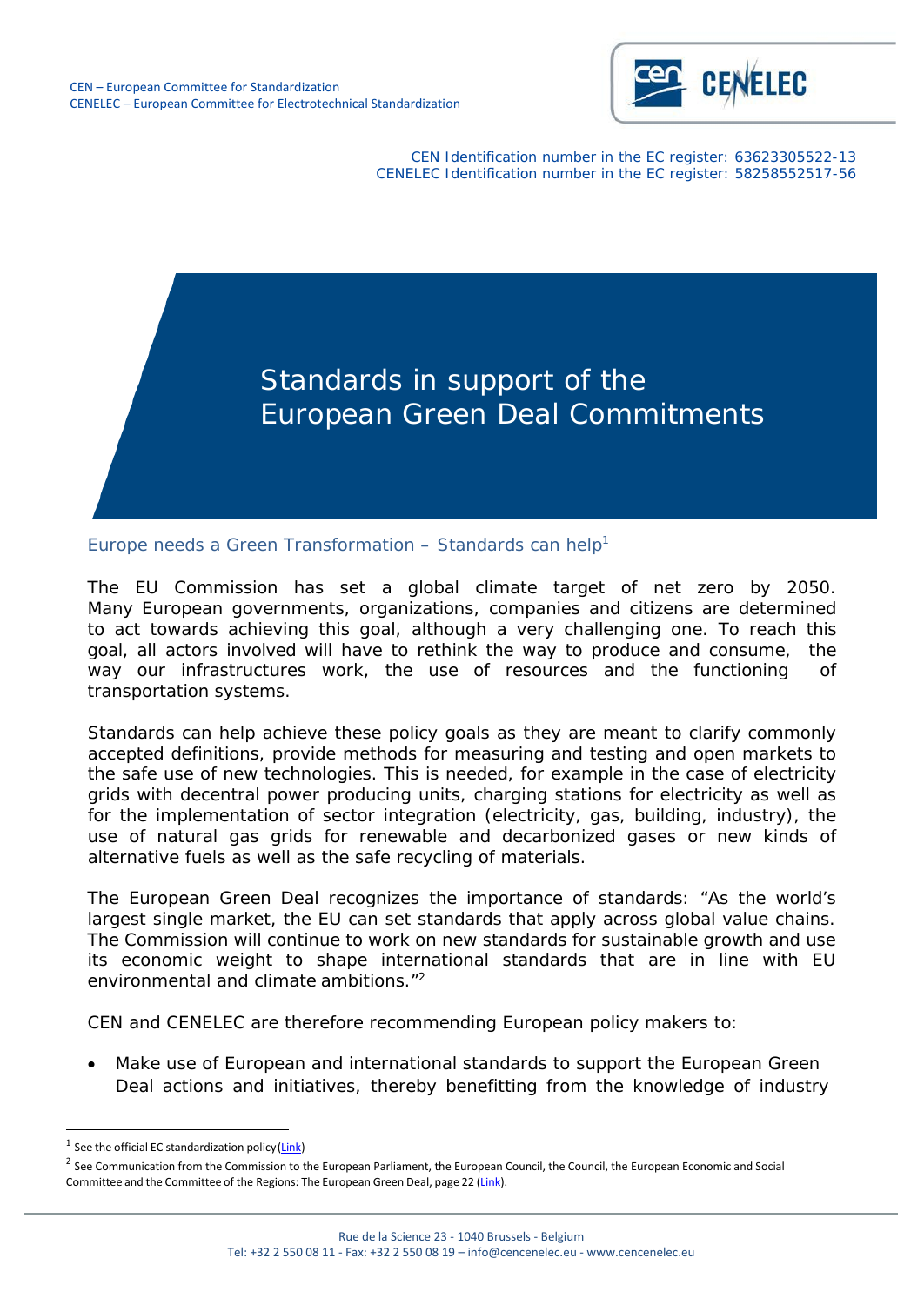experts, SMEs as well as environment organizations and the will of the sectors involved (e.g. the gas sector) to decarbonization through the wide-spread use of standards in the market.

- Establish clear overarching principles to guide policy making, that prioritize reduced emissions and reuse of materials. Establish clear links between the sustainability performance and incentives. Request technical standards developed by the European Standardization Organizations for specifying the technical details for manufacturers and suppliers to meet legal requirements.
- Identify early on the type of standards needed to support the European Green Deal actions, which can be mapped against existing standards and identify gaps which need to be addressed through new standard developments.
- Request, on the basis of the Regulation (EU) No 1025/2012 on the European standardization and the New Legislative Framework, the development of new standards, or the revision of existing ones, by the European Standardization Organizations.
- Integrate standardization in European framework programs (e.g. Horizon 2020 or Horizon Europe) aiming to implement the European Green Deal in order to contribute to the dissemination and application of the results of research and innovation initiatives through standardization.

### *Standards support European policy and legislation*

A standard is a formal, voluntary document that sets the specifications for a product, a system, a process or a service. Standards can help to make different parts of an infrastructure work together or to systemize processes, e.g. energy efficiency or waste reduction. Standards can lift barriers to the uptake of environmentally-friendly technologies and materials, by specifying tests, or provide robust definitions that avoid misleading environmental claims. Standards enable the development of sustainable finance integrating the materiality of technical requirements with due diligence and underwriting procedures of financial institutions and the disclosure of financial/nonfinancial requirements.

European standards are identical in all 34 Members of CEN and CENELEC and thus create an easy access to the European market. They can also have an impact at global level if they become international standards at ISO or IEC level, or are adopted in countries outside Europe. They are flexible tools that can improve safety, performances and climate resilience, protect consumers, workers and the environment. In some areas European legislation sets the general requirements and harmonized European Standards provide the technical details on how to meet theserequirements.

#### *The European Standardization Organizations are ready to contribute*

CEN and CENELEC are eager to cooperate and contribute to achieving the ambitions of the European Green Deal. The Annex contains examples of established standards and preliminary specifications that can support of the European Green Deal.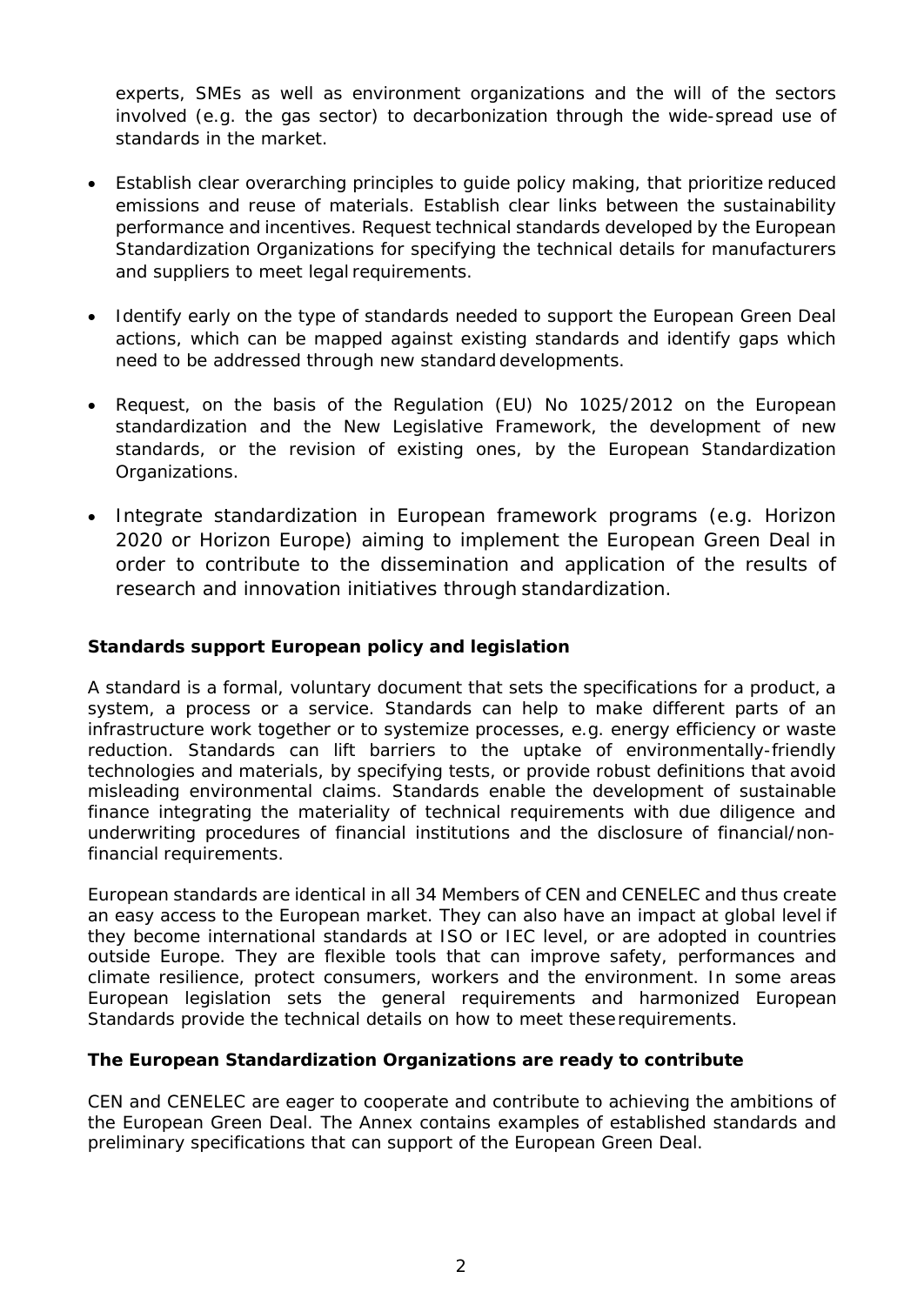#### **ANNEX I**

How standards can support the European Green Deal

#### **Foreword**

This document analyses how standardization can support the priority areas of the European Green Deal. It presents several existing standards but also identifies gaps and opportunities.

Standards have the potential to support a wealth of policy initiatives related to many sectors ranging from climate mitigation and circular economy, to biodiversity preservation and a toxic-free environment. In order to achieve EU's objectives of decarbonization and circular economy, the way we design and develop products, processes and services will need to be re-thought. Similarly, the content of standards might need to be adapted and further developed to support this endeavor.

#### **Climate ambition:**

Under this headline several aspects are covered by standards, either already existing or being developed, and oftentimes already used in support of EU policy (e.g. EU ETS Emissions Trading System, EU Climate AdaptationStrategy).

Many companies and banks already provide information on the CO2 footprint of their products and investments. For the sake of transparency and comparability, it is important that standardized methodologies are used.

Standards on carbon quantification are specifications providing crucial guidance to public and private organizations on the quantification and reporting of greenhouse gas emissions and removals (at the organization level and project level) as well as verification and validation of greenhouse gas statements. Since 2018, EN ISO 14067 assists organizations to perform and report a carbon footprint for products<sup>3</sup> and the EN 19694 series in the determination of greenhouse gas (GHG) emissions in energyintensive industries.

Carbon footprint of buildings is part of the environmental performance assessment as covered by CEN/TC 350 'Sustainability of construction works' standards, EN 15804+A2 for construction products and EN 15978 for buildings, expressed as "Global Warming Potential" GWP-indicator, as defined in EN ISO 14067. Further work on the assessment of methane emissions in the gas transmission and distribution infrastructure is under its initial developments in CEN/TC 234 'Gas infrastructure'.

Many organizations are also assessing and reporting their 'water footprint'. This can improve the efficiency of water use and decisions on equitable water allocations to consumers and the environment and are important aspects of adapting to climate change. EN ISO 14046 specifies principles, requirements and guidelines related to

<span id="page-2-0"></span><sup>&</sup>lt;sup>3</sup> Using these standards, may serve to acquire and attach a monetary "value" and "determine the costs" for environmental impact or environmental damage, and to "determine the cost and benefit" in organizations for any action such as a trade-off situations of investments, product eco-design, policy development (i.e. green taxation, subsidy modification) they might face or generally to reduce their environmental impact or to adapt to any effect of the environment on the organization.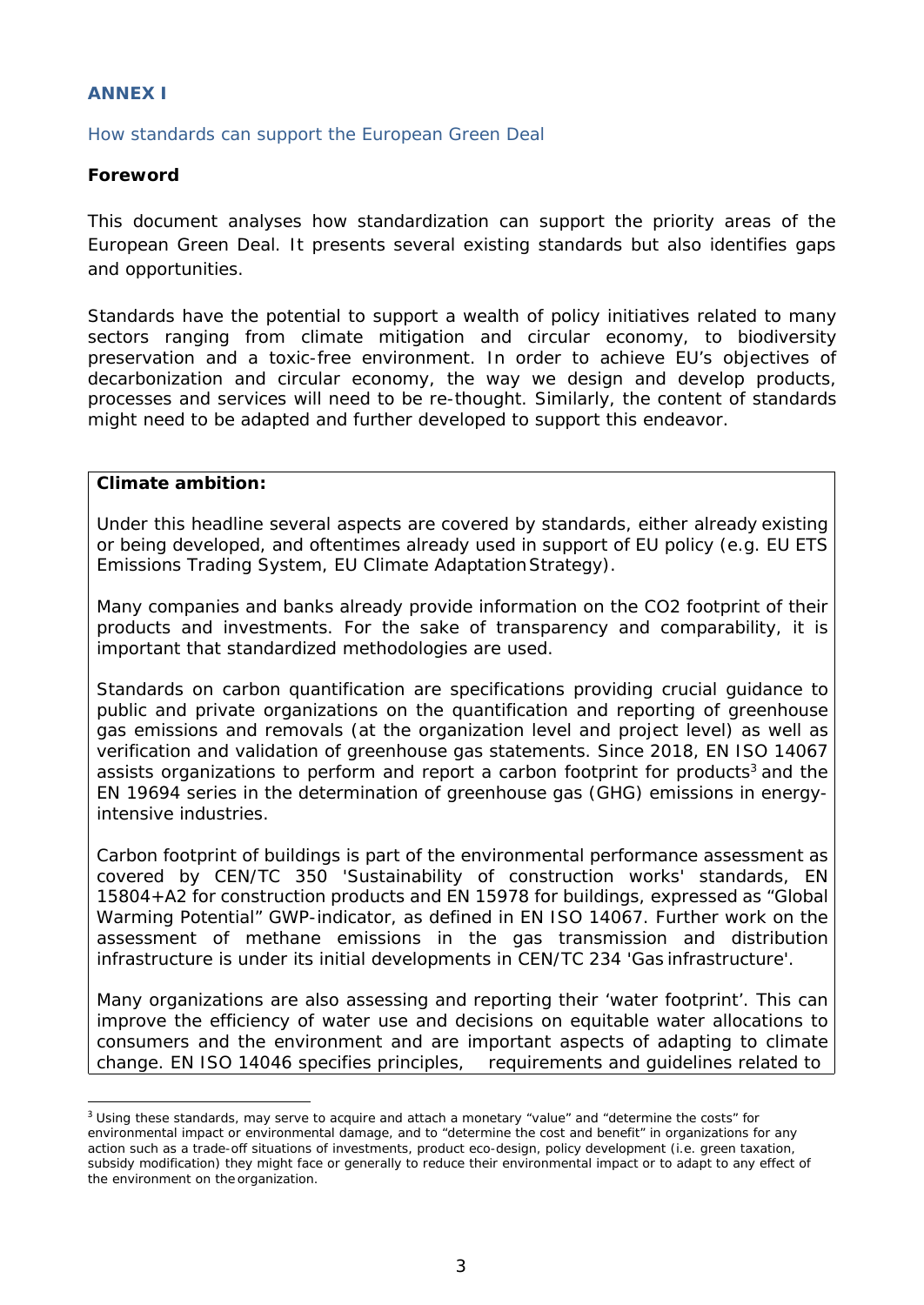water footprint assessment of products, processes and organizations based on life cycle assessment (LCA).

A more general approach has been followed by development of standards, which focus on the cost of using or impacting the natural environment<sup>4</sup> and ISO standards may also be of use in conjunction with the intended carbon border taxation.<sup>5</sup>

The ISO 14030 family of standards is being developed and will be relevant to stimulate climate-proof debt instruments.<sup>6</sup> Moreover, standards are currently being developed defining a framework and principles for assessing and reporting investments and financing activities related to climate change, as well as assessing projects, assets and activities seeking green finance.

Finally, standards on Sustainable Finance are being developed that include terms and definitions and a framework with principles and guidelines for implementation (ISO/TC 322 'Sustainable finance'). A small number of financial institutions are already calculating their impact on biodiversity, including the potential impact on biodiversity of the ways in which water systems are managed, or their social impact and want to assess how their investments can contribute to biodiversity. Here too a standardized methodology might be beneficial.

At EU-wide level, CEN is involved in the Environmental Footprint initiative, and closely follows the applicability of the EU Eco-Management and Audit Scheme (EMAS) of verification, reporting and validation of energy efficiency and carbon footprint. The EMAS Regulation, reproducing sections of EN ISO 14001, helps organizations to publish their carbon footprint in a transparent, verifiable and third party verified manner and thus provides the prerequisite for demonstrating compliance with policies and strategies at corporate and societal level.

CEN members also influence international standards in ISO on adaptation to climate change, sustainability criteria for bioenergy and with regards to carbon footprint (EN ISO 14064), and related verification standards (EN ISO 14001, ISO/IEC 17029) as well as energy efficiency and energy management (ISO 50001) and energy auditing (ISO 50002/EN 16247).

EN ISO 14090 series provide guidance and technical specification including for climate adaptation planning and vulnerability assessment. This includes the integration of adaptation within or across organizations, understanding impacts and uncertainties and how these can be used to inform solutions to enhance resilience in any organizational unit or sector e.g in cities, infrastructure systems like transport, agriculture and health. The EN ISO 14090 suggests looking at the 'organization' as a system of systems, with interdependencies stretching past the usual management chain and, for example, suggests thinking about the future resilience of supply chains.

Standards focusing on "Resilience" also include climate factors and provide standards on integrated management and resilience indicators (ISO/TC 268 'Sustainable cities and communities', CEN/TC 465 'Sustainable and Smart Cities andCommunities').

<span id="page-3-1"></span><span id="page-3-0"></span><sup>4</sup>ISO 14007 and 14008

<sup>5</sup> ISO 14064 part 1, 2, 3 in combination. The ISO 14064 standard provides governments, businesses, regions and other organizations with a complimentary set of tools for programs to quantify, monitor, report and verify greenhouse gas emissions

<span id="page-3-2"></span> $^6$  Consisting of part 1: Process for green bonds; part 2: Process for green loans; part 3: Taxonomy and part 4: Verification.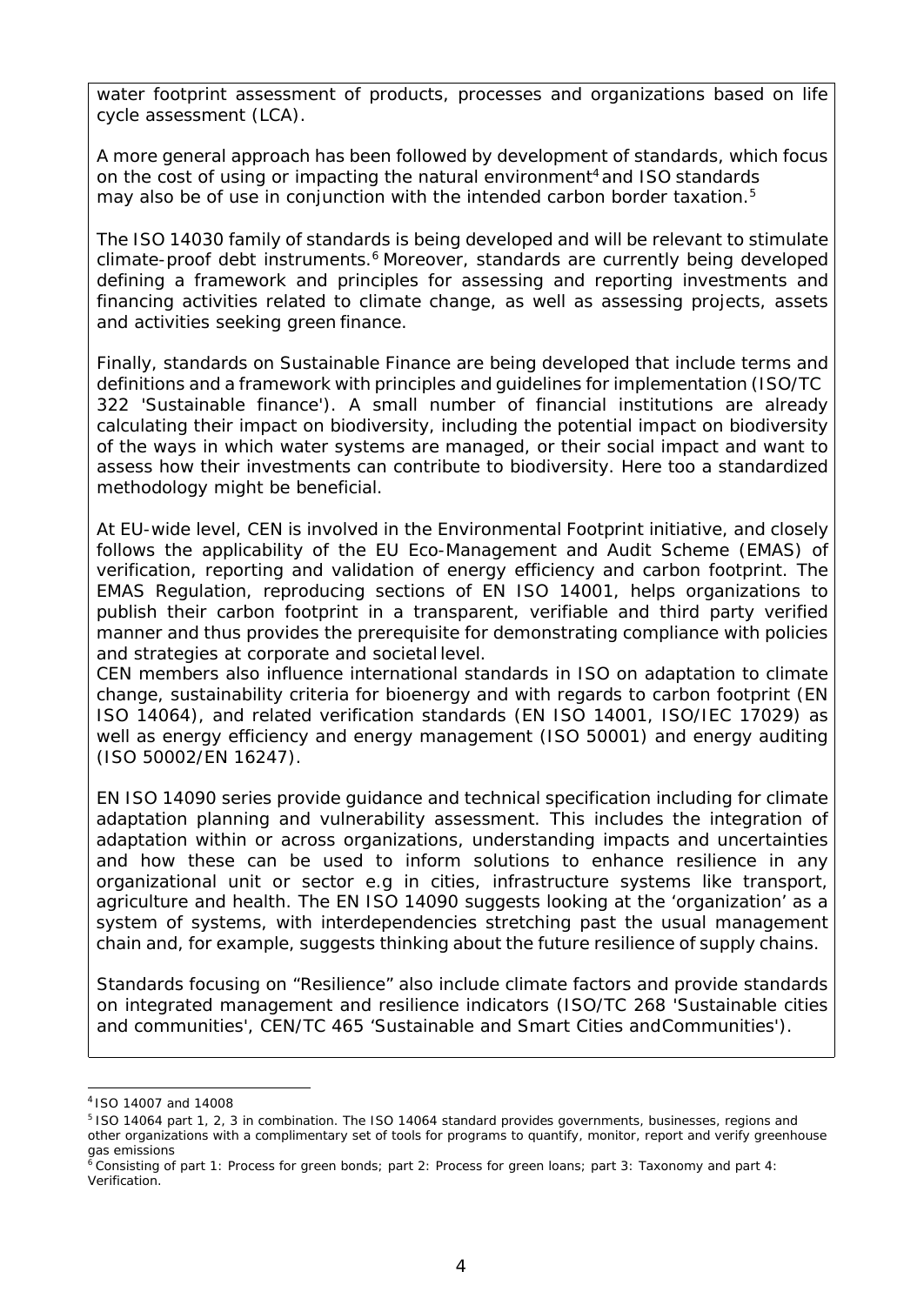European Standards play a vital role in increasing society's resilience to climate change. A key element (action  $#7$  out of 8) in the present EU Strategy on Adaptation to Climate Change is ensuring a more resilient infrastructure. The work of the CEN CENELEC Coordination Group on Climate Change Adaptation (ACC CG) and related TCs in the energy, construction and transport sectors aim at revising infrastructural standards and play a key role in realizing this element of the EU Strategy. Recently, new activities have been added. The ACC-CG will support in standardizing adaptation measures (e.g.: green roofs) which will help in accelerating the performance and use of these measures. Furthermore, action start towards inclusion on future climatic information in construction standards, helping to make constructions across Europe more resilient to climate change.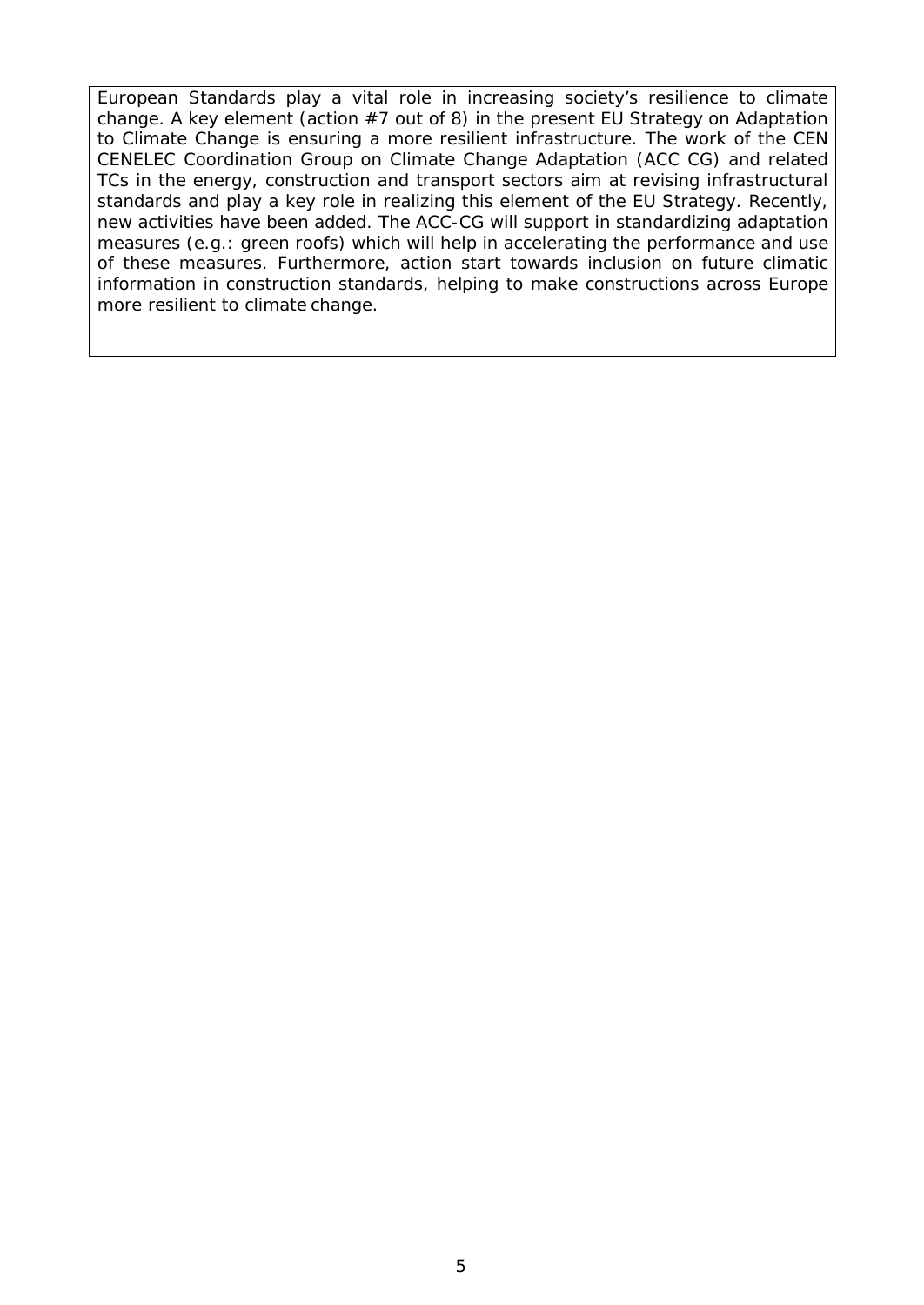#### **Clean, affordable, resilient and secure energy**:

Companies in Europe want to contribute to the green transformation while improving their business. Standards on **management of energy use** or **management of carbon emissions** can be used as a tool for companies to gradually improve their performance. Several international standards about energy management and about reducing emissions already exist and are used.

Standardization in the field of **wind energy** generation systems including wind turbines, wind power plants onshore and offshore and interaction with the electrical system(s) to which energy is supplied. These standards address site suitability and resource assessment, design requirements, engineering integrity, modelling requirements, measurement techniques, test procedures, operation and maintenance. Their purpose is to provide a basis for design, quality assurance and technical aspects for certification (IEC/CENELEC TC 88 'Wind turbines').

Standards for **liquid and gaseous fuels** have been produced for methods of sampling, analysis, field quality monitoring and specifications for fuels, that origin from mineral oil, synthetic processes and biomass. Purposes are both transport and stationary applications. The standardization work focus for instance on preventing issues in the market with regards to biofuels and synthetic fuels (CEN TC 19 'Gaseous and liquid fuels, lubricants and related products of petroleum, synthetic and biological origin' and CEN/TC 408 'Natural gas and biomethane for use in transport and biomethane for injection in the natural gas grid').

The European standards on "Sustainably produced biomass for energy applications" are being revised and it is important that revised standards support the objectives of the Renewable Energy Directive II and promote biofuels that can be proven to be sustainable or with so-called "low-ILUC" risks ("low indirect land use change" risks).

It is important that The European standards on "Sustainably produced biomass for energy applications" support the objectives of the Renewable Energy Directive II and promote biofuels that can be proven to be sustainable or with so-called "low-ILUC" risks ("low indirect land use change" risks) as well as assist in the implementation of harmonized sustainability criteria applying to forest biomass (CEN/TC 383 'Sustainably produced biomass for energy applications')."

Regarding **hydrogen** standardization: there is a need for a clear CO 2 emission criteria throughout the production process, backed by a robust system of guarantees of origins for hydrogen, the industry hence needs coherent set of standards, starting with a standard for Guarantees of Origin as a tool to evidence the environmental benefits of hydrogen (see also box on Mobility). International and European standards (CEN/ CENELEC Sector Forum Energy Management Working Group 'Hydrogen', CEN/ CENELEC JTC6 'Hydrogen in energy systems', CEN TC 234 Gas infrastructure and other related TCs) can support the increased uptake of hydrogen in the energy systems and as feedstock that is sustainably produced (with and without fossil energy sources or blending with natural gas or creating additional base load), focusing the production and use of fully sustainable produced hydrogen as soon as possible. The existing standard on "Guarantees of Origin for Electricity" (EN 16235) is being revised with the extended scope to include hydrogen and with recommendation to also include biomethane, and other gases, heating and cooling in this standard (CEN/CENELEC JTC 14 'Energy management and energy efficiency in the framework of energy transition').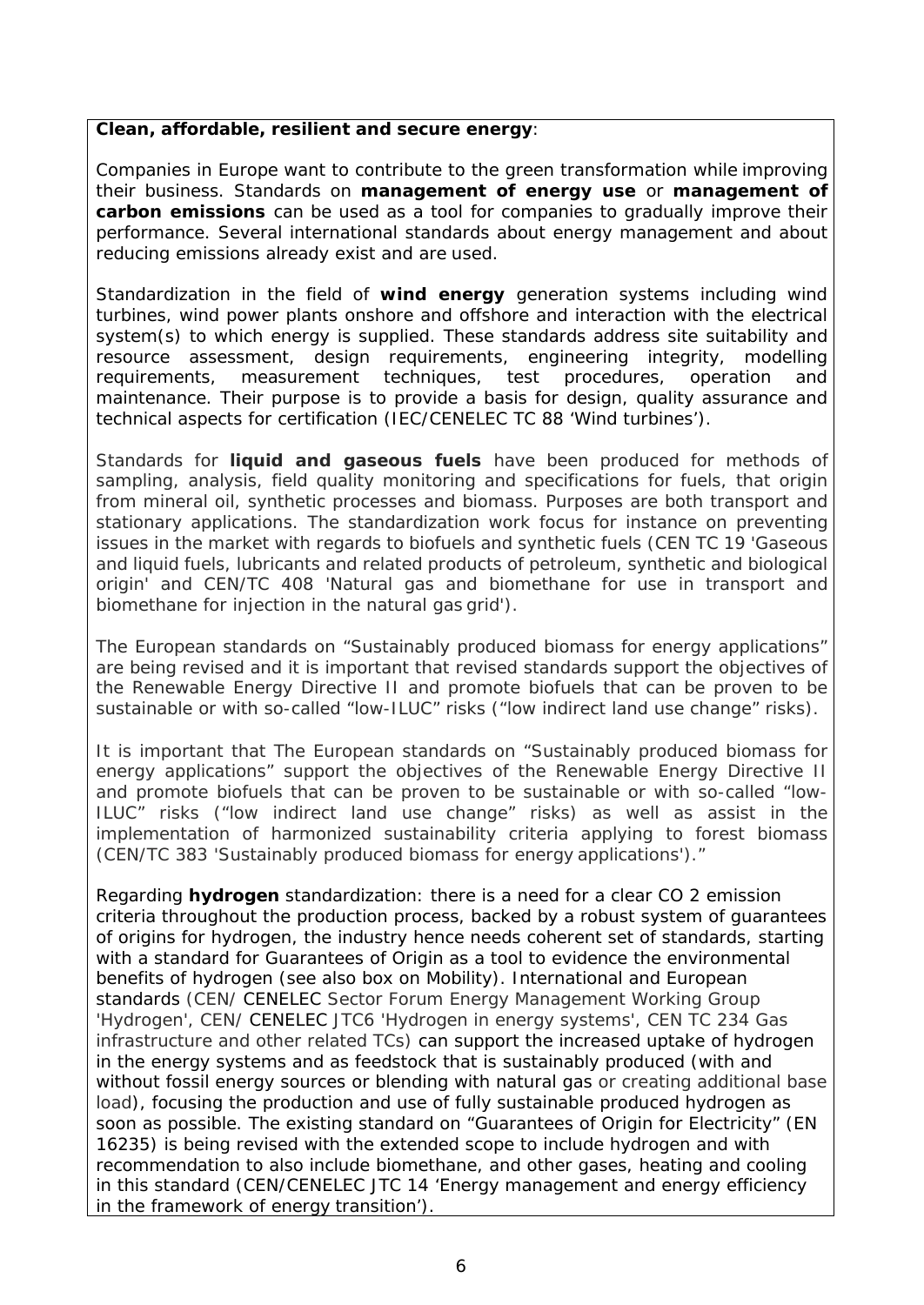To be able to reach ambitious climate targets by 2030 and climate neutrality by 2050, all carbon-neutral energy sources should be supported, fully integrated and interconnected. Transforming energy production also calls for the need to manage **decentralized power and thermal grids**.

System aspects of electrical and thermal energy supply and demand are addressed at a European level as well as the international level (CENELEC TC 8X 'System aspects of electrical energy supply').

There are standardization developments related to Smart Energy Grid and Smart Meter, including home and buildings. It is necessary to improve the system and component interoperability within the smart home. The "Customer Energy Manager" standard (under development) supports demand-side flexibility in smart buildings.

To further decarbonize the energy system, energy efficiency at all levels must be prioritized (CEN/CENELEC JTC 14 'Energy management and energy efficiency in the framework of energy transition'), as well as the development of tools in support of related sustainable finance.

The efficient management of the energy systems with a large share of renewables is another priority to ensure high quality and performance of the energy grids (CEN/CLC Sector Forum Energy Management). This includes energy storage and conversion to other energy carriers (i.e. hydrogen) as enablers. Standardization can support the management of these challenges. It could provide tools to improve sustainability to policy makers, efficient and sustainable financing schemes to investors and concerned organizations, as well as efficient and affordable energy to allcitizens.

Hand in hand with **decarbonization** is the long-term **resilience** of the sector. Again, the ISO 14090 series of adaptation standards may be used to assess and improve the long-term resilience of the power sector – whether in the generation, transmission, distribution or across its supply chains.

Moreover standards promote the:

- *digitalization* along the value chain of the energy systems enabling the implementation the new services for consumers while reducing the operational costs of grid management via tools such as digital twin, which allows manufacturers to predict different outcomes and avoid potential failure based on data thus saving time and reducing costs;
- *innovation* through the holistic view of integrating the energy system of new decarbonizing technologies, new fuel sources (hydrogen, biofuels) with energy efficiency, renewables and financeability.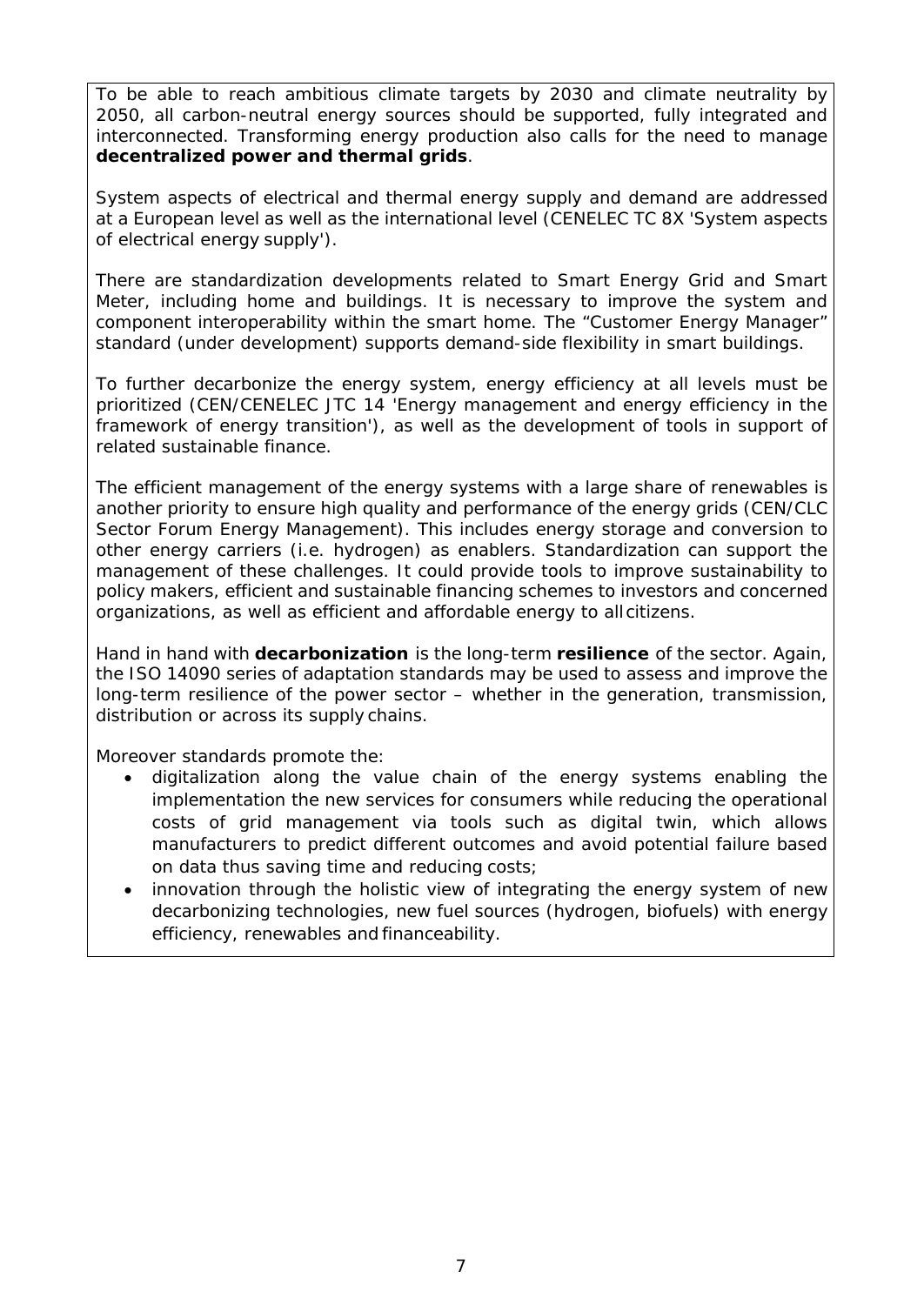#### **Industrial strategy for a clean and circular economy:**

Following the European Green Deal, the EC published the Circular Economy Action Plan 2 (CEAP2) which pays more attention to prevention and reuse. This has to be reflected in all the sectoral standards.

#### *Energy related products*

European standards complement EU legislation, supporting the Ecodesign and the Energy Labelling Regulations in providing standards for methods to measure and assess whether products comply with regulatory requirements.

More than twenty CEN and CENELEC Committees are developing standards in support of Ecodesign and Ecolabelling product regulation and about 150 standards have already been published (covering products such as: vacuum cleaners, external power supplies, power transformers, washing machines, etc.).

It is important that these standards are appropriately updated in order to reflect technological progress, represent real-life use as much as possible and discourage circumvention attempts, so that the requirements that are set and the information provided on the Energy Label are accurate and can genuinely drive reductions in energy demand.

The European Green Deal and CEAP2 intend to make priority products such as smartphones and computers, more durable and easier to repair. Standards are important to achieve this (e.g. EN 45554 'General methods for the assessment of the ability to repair, reuse and upgrade energy-relatedproducts').

More progressive measures might be needed to improve product durability, repairability, toxicity, and recyclability at design stage, and make sure these are replicated to all products regulated by eco-design and beyond.

For energy related products criteria defining reusability, recyclability and recoverability to improve material efficiency have been developed through standards. This includes the ability to access or remove certain components, consumables or assemblies from products to facilitate repair or remanufacture or reuse (CEN/CLC JTC 10 'Energy-related products - Material Efficiency Aspects forEcodesign').

Standards also exist to formulate the technical requirements for the collection and treatment of WEEE, preventing the release of hazardous chemicals while optimizing material-efficient recycling (EN 50625 series on 'Collection, logistics & treatment requirements for WEEE').

Follow up is needed on the Standardisation Request (M/555) on natural refrigerants to further stimulate the alternatives to HFCs, which have a high Global Warming Potential (GWP), especially to improve the environmental performance of the heating and cooling sector.

#### *Plastics*

A major milestone in the Plastics Strategy is the revision of the essential requirements for packaging. ISO/TC 61 'Plastics' and CEN/TC 249 at CEN level are responsible for the standards in this area. There is a lot more potential for standards to facilitate reuse systems through common formats and typing. Reliable standards are needed to verify biodegradability claims.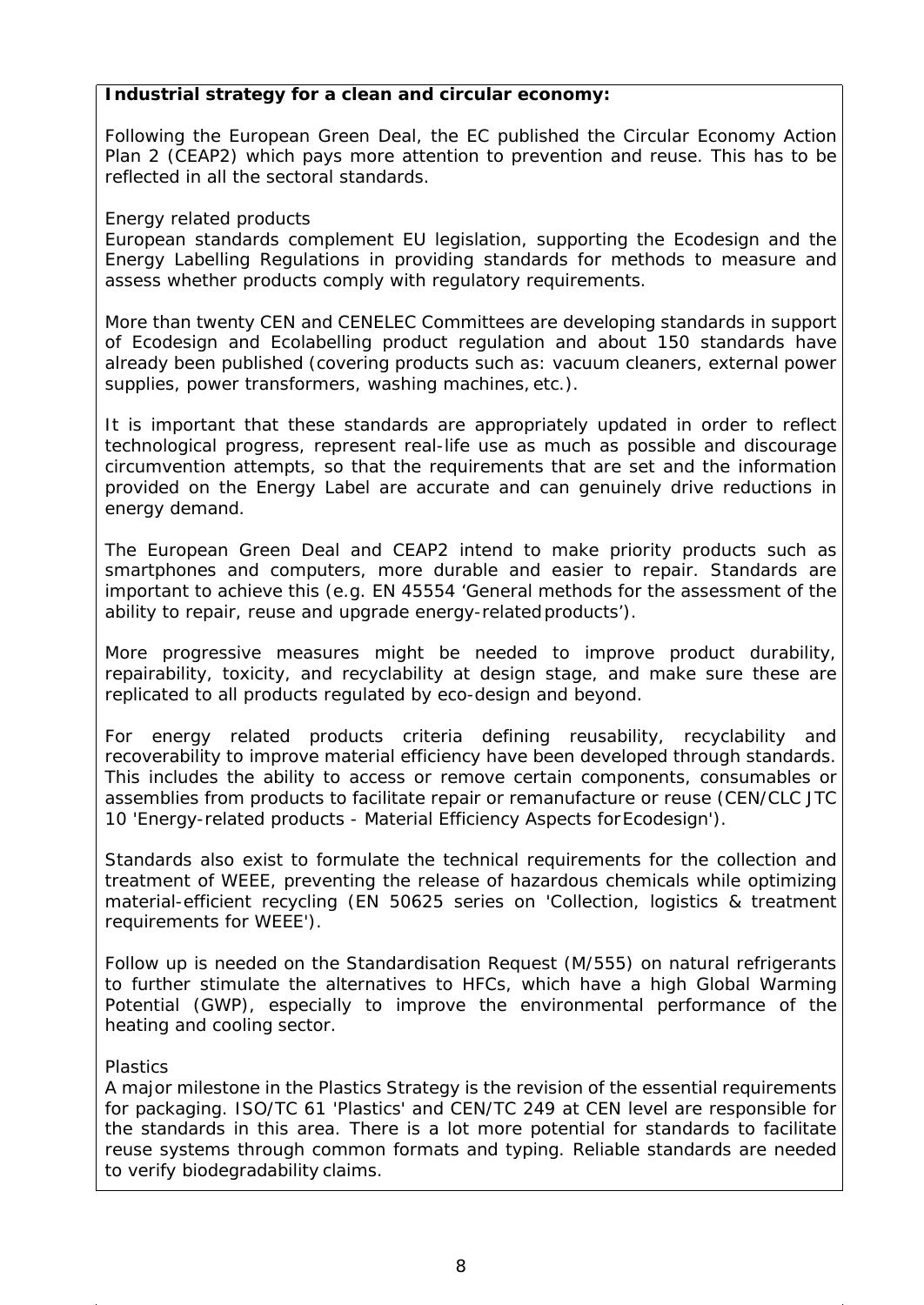Furthermore, standards are crucial when it comes to harmonized data collection and analytical methods to assess microplastics from various sources, including tyres (CEN/TC 366 'Materials obtained from End-of-Life Tyres'), plastic pellet loss, and synthetic fiber wear-off. At end of life, there are many standards that ensure the quality of recycling.<sup>7</sup> The European Plastics Strategy therefore explicitly refers to European quality standards to increase confidence that recycled plastics meet manufacturer needs. There are also standards to calculate recycling rates (EN 13440) and plastics recycling traceability (EN 15343). Future work could be: Development of a reliable standard to determine recycled content in a scientifically sound way and which will cover mechanically as well as chemically recycled plastics. Recently a standard has been developed for closed-loop recycling of un-plasticized PVC for windows and doors.

#### *Construction sector*

To fit within a low-carbon and circular economy the **construction and real estate sectors** have to transform in a more sustainable direction. European standards have been developed to support the Construction Products Regulation in a number of product categories.

In the context of the Green Deal, minimizing CO 2 emissions ought to become the driver for the renovation effort. Makeover and rehabilitation programs and incentives should be guided by the systematic targeting of the most carbonintensive buildings. Standards can help promote the renovation wave by giving guidelines to predict the effect of measures and compare possible renovation strategies in terms of environmental output and climate resilience.

In order to enable the assessments of the environmental performance of buildings and other construction works standards for Environmental product declaration (EPD) of construction products, EN 15804+A2, has been developed by CEN/TC 350 'Sustainability of construction works'. This is a tool to quantify and communicate the environmental impacts of a product based on Life Cycle Assessment (LCA) (EN ISO 14040) and other quantified environmental information. The coherent LCA rules for buildings are defined in EN 15978 and for Civil Engineering Works in prEN 17472, developed by CEN/TC 350. These standards can stimulate a market demand for more sustainable construction renovation and materials.

There are more ways in which standards can support circular construction and sustainable construction products. Discussions to produce standards – on resourcemapping of buildings, deconstruction and selective demolition of buildings, and for the reuse of construction products as well as construction waste management – are important in this regard, thus developing a common approach across the value chain to integrate principles of circularity in all phases from design to deconstruction and future lifecycles. Standards for Sustainable Renovation and Refurbishment will also be important to support practices for improved sustainability of existing buildings supported by relevant product standards. The identification of the new standardization needs will be done after analyzing the existing relevant European protocols and guidelines and consultation with stakeholders.

<span id="page-8-0"></span><sup>&</sup>lt;sup>7</sup> There are generic standards such as ISO 15270, formulating guidelines for the recovery and recycling of plastic waste, but also specific standards to characterise the input/outputs of sorting and recycling processes. These standards define (minimum) quality requirements and test methods for sorted plastics waste and recyclate, to minimise contamination by (hazardous) substances. Standards also help to monitor the quantity of recycled plastics in the market by detailing the methodology to measure collected and sorted plastics waste as well as recyclers and converters inputs and outputs.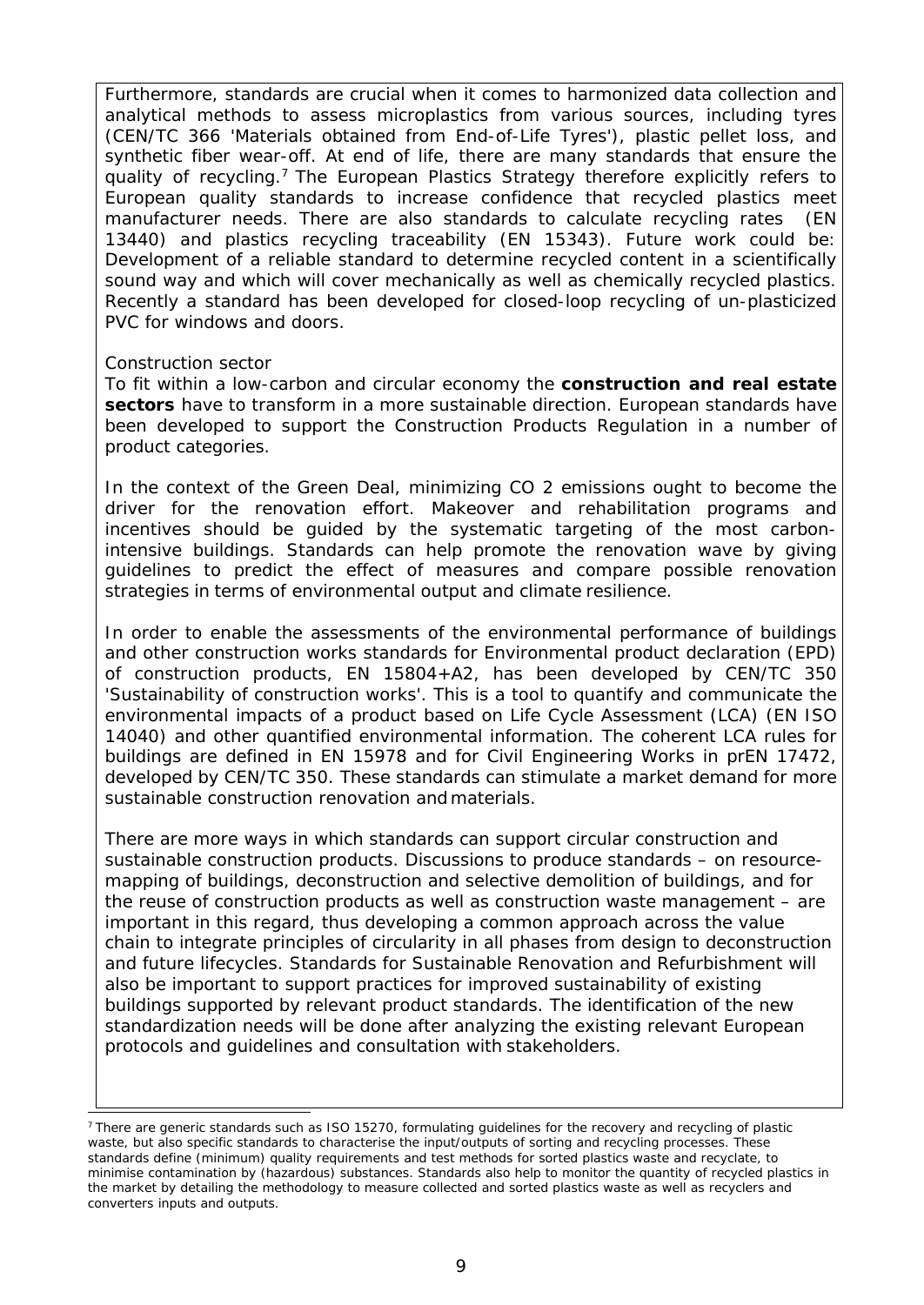#### *Bio-based products*

For bio-based products a set of standards have been developed that address the sustainability (biomass used, production and end-use), the life-cycle analysis of the products as well as the amount of non-mineral components used (CEN/TC 411 'Biobased products'). A new committee has initiated work to test regulated chemicals in products intended for consumers (CEN/TC 462 'Regulated chemicals in products').

#### *Material flow cost accounting*

Material flow cost accounting (MFCA) can also be calculated based on international standards. Under MFCA, the flows and stocks of materials within an organization are traced and quantified in physical units (e.g. mass, volume) and the costs associated with those material flows are also evaluated. The resulting information can be used as a motivation for organizations and managers to seek opportunities to simultaneously reduce adverse environmental impacts and generate financial benefits.

#### *Textiles*

Standards can help make textile products circular, durable and produced in a sustainable way, without hazardous chemicals. For instance, standards can be developed for circular design, methods to determine recycled content, high-quality textile-to-textile recycling and labelling on durability and recyclability. The EC is encouraged to issue standardisation requests to CEN and CENELEC after the publication of the dedicated EC action plan.

#### *Smart and Sustainable Cities and Communities*

Circularity in cities and communities (including territories) is of strategic importance, thanks to their capacity to engage in circular economy priorities, from promotion to decision making as well as through innovative governance schemes. Standardization (CEN/CENELEC/ETSI 'Sector Forum Smart and Sustainable Cities and Communities', as well as CEN/TC 465 'Sustainable and Smart Cities and Communities') has a major role in paving the way to further development through trust and guidance.

#### *Welding*

The energy and resource consumption of welding equipment could be reduced by applying existing non-proprietary techniques without an increase in the combined costs of purchasing and operation. Commission Regulation (EU) 2019/1784 laying down ecodesign requirements for welding equipment pursuant to Directive 2009/125/EC. This Regulation establishes ecodesign requirements for the placing on the market or the putting into service of electrical mains-operated welding equipment. The timing for the introduction of ecodesign requirements allows manufacturers to redesign the products covered by this Regulation. It takes account of the impact on costs for manufacturers, in particular the large proportion of small and medium-sized enterprises in the welding equipment manufacturing sector in Europe, while ensuring the timely achievement of the objectives of this Regulation. The preparatory study has concluded that the proposed ecodesign requirements do not affect the functionality or affordability of welding equipment from the end-user's perspective and do not negatively affect health, safety or the environment. To consider the aspects of Commission Regulation (EU) 2019/1784, CEN/TC 121 for welding and allied processes starts the revision of EN ISO 14717:2005, Welding and allied processes - Environmental check list. This document provides check lists for the assessment of the environmental aspects of welding fabrication of metallic materials including site and repair work. Informative annexes indicate recommended actions for avoiding and reducing the possible environmental impacts outside the workshop. Further projects are under preparation within CEN/TC 121."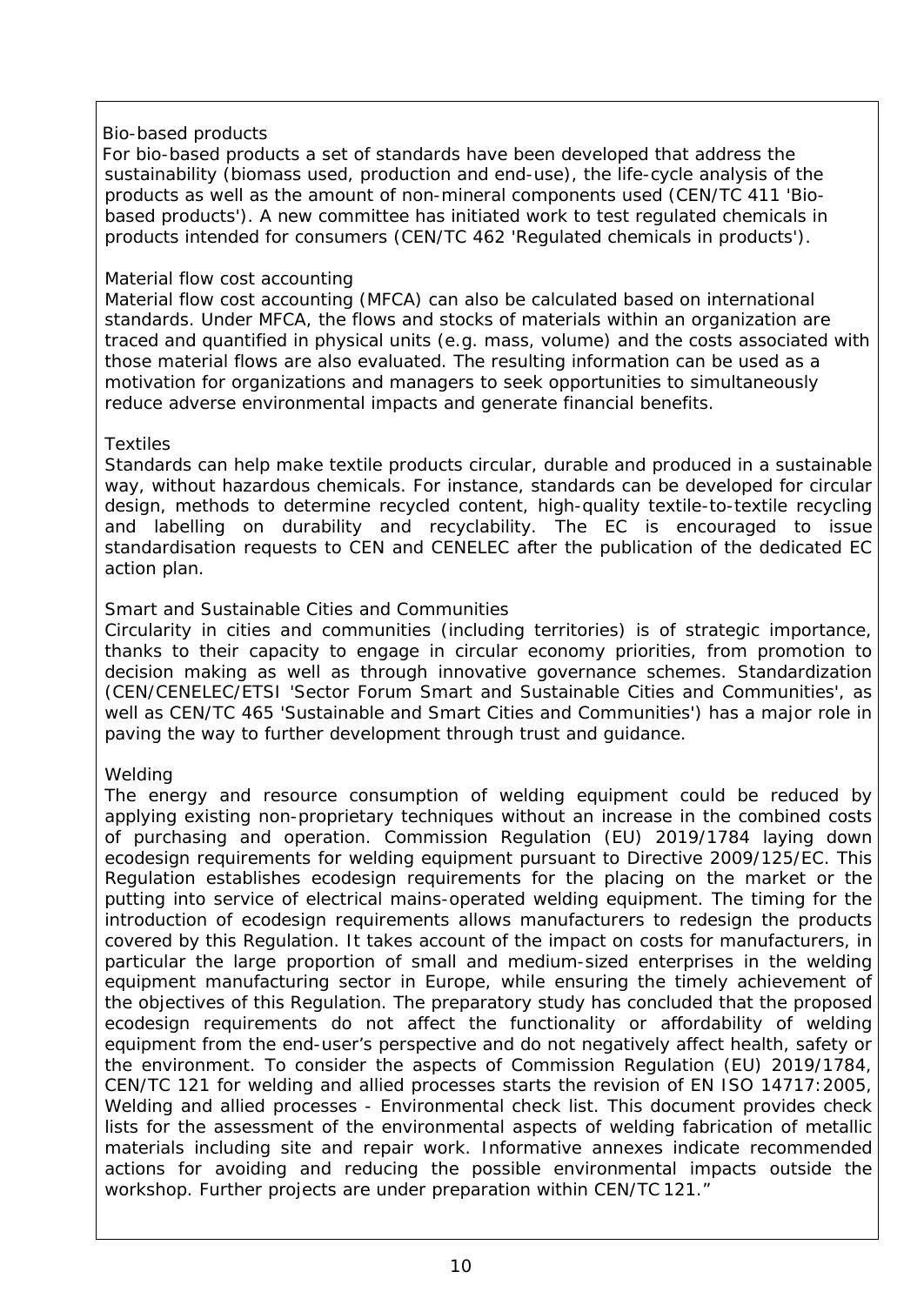## **Sustainable and smart mobility:**

European standards contribute actively to sustainable and smart mobility trough three different tracks:

- 1. the standardization of ITS (Intelligent Transport Systems) and Electric Road Systems
- 2. the standardization related to the deployment of alternative fuels vehicles and infrastructure.
- 3. the intramodality and the shift to public transport, trough the standardization in the rail sector.

European standardization successfully addressed the challenge of the interoperability of electronic road toll systems and of co-operative systems for Intelligent Transport in the field of information and communication technologies. The standardization work will now meet new challenges as automated vehicles are deployed and cybersecurity becomes an issue.

The necessity of improving the sustainability of transport requires a transition to alternative fuels vehicle beyond the traditional combustion model. In this sense CEN and CENELEC have produced major standards in the framework of Directive 2014/94/EU (CEN/TC 268 'Cryogenic vessels and specific hydrogen technologies applications', CEN/TC 326 'Natural gas vehicles - Fuelling and operation', TC 286 'Natural gas vehicles - Fuelling and operation', CEN/TC 301 'Road vehicles' and CENELEC/TC 69X 'Electrical systems for electric road vehicles').

For electric vehicles, a complementary set of standards dedicated to smart charging, customer information standards, standards on "real-time" information on charging point and standards for interoperable energy services constitutes the next milestones in this field. Regarding liquefied natural gas (LNG) and compressed natural gas (CNG), most of the identified standards on connectors and fueling stations have been adopted as EN standards. Nevertheless, there are still important standardization needs and opportunity in this field, notably the integration of bio methane in CNG and LNG, the transport of (bio) LNG and the transport of LNG in tank containers viarail.

Furthermore, sustainability criteria and standards are needed for (electric vehicle) battery design, enabling second life for batteries through reuse for energy storage.

Standards play a crucial role for a future shift to rail and to ensure greater intramodality. New topics still to be addressed are: connections to other transport sectors, cybersecurity, autonomous operation and optimized interfaces between the subsystems of the railway system. Also, the use of simulation instead of physical testing for all kinds of requirements need to be supported by proper standardization in order to further strengthen the sector (CEN/TC 256 'Metallic tanks for the storage of liquids' and CLC/TC 9X 'Electrical and electronic applications for railways')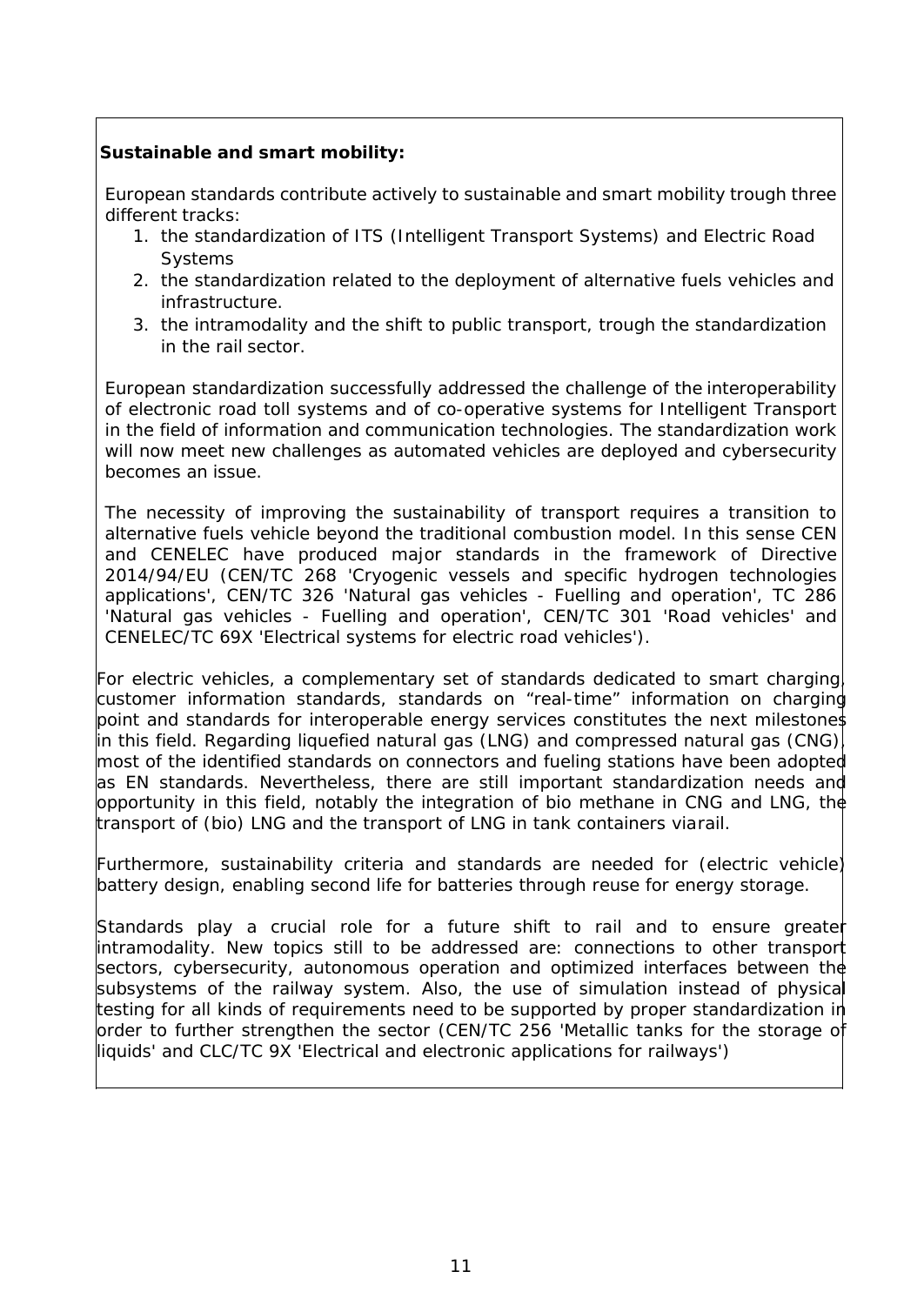#### **From farm to fork:**

The European Farm to Fork Strategy will strengthen the efforts of farmers and fishermen to tackle climate change, protect the environment and preserve biodiversity. Imported food products from third countries must comply with the EU's environmental standards. European standardization in the field of food and agriculture focuses mostly on food safety, rather than environment and sustainability. However, considering that water resources have to be protected from the potential negative impact of the agricultural activities, CEN/TC 230 'Water analysis' standards provide a wide range of methods to assess water quality.

The transition from mineral to organic fertilizing products is important to close the loop in the agricultural system. The safe and sustainable use of organic (waste) streams meeting quality requirements has to be ensured before being used as compost or digestate on land. Harmonized standards are being developed to recover organic (waste) streams, define criteria for the quality of composts and supports the development of biostimulants (CEN/TC 455 'Plant Biostimulants', CEN/TC 260 'Fertilizers',CEN/TC 223 "Soil improvers and growing mediharmonized standards" and CEN/TC 444 "Environmental characterization of solid matrices").

#### **Preserving and protecting biodiversity:**

The European Green Deal supports the implementation of forthcoming biodiversity ambitions as included in the Post-2020 Global Biodiversity Framework. The EU Biodiversity Strategy outlines key actions in the EU context, including measures that would help Member States improve and restore damaged ecosystems and also proposals to green European cities and increase biodiversity in urban spaces. Standards can help to measure and asses the state of biodiversity but also the impact of practices (business) on biodiversity.

New standards on the following issues would be helpful: data collection, reporting, data assessment and validation for Natura 2000, evaluation and validation for online mapping and citizen science data. Standards can also support green infrastructures and nature-based solutions (for example for climate change adaption) including guidelines for biodiversity impact assessment, water resources resilience, air quality, health, or urban regeneration. Currently, a proposal for a new ISO committee on Biodiversity is being considered.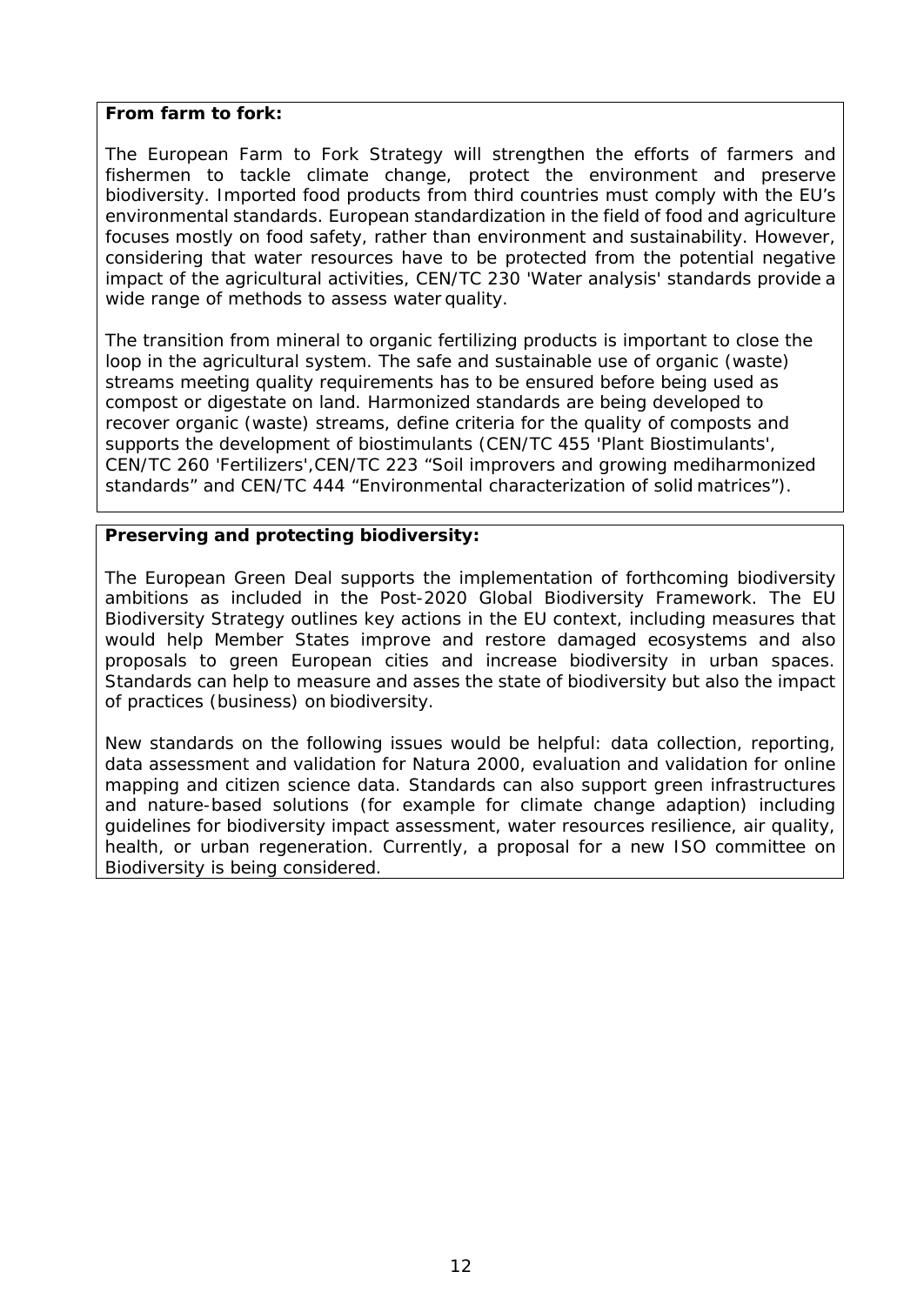The international transport of soil containing non-endemic plants, animals and organisms creates a massive risk for ecosystems (as invasive species are spread and cause a threat to native species). Standards and regulations can prevent this. A fitting process quality assurance system (conformity assessment) could be put in place. This can support Regulation (EU) No 1143/2014 on the prevention and management of the introduction and spread of invasive alien species. European and international committees produce standards related to this issue (CEN/TC 444 Environmental characterization of solid matrices' and ISO/TC 190 'Soilquality').

Standards are also produced with regards to fisheries and aquaculture, providing methods to be used by the fishing industry to obtain sustainability, including prevention of pollution, protection of biodiversity, mitigation of climate change, reduction of littering from the fishing fleet and traceability of fish products and related sustainability information through the value chain (CEN/WS 76 'Batch-based Calculation of Sustainability Impact for Captured White Fish Products', CEN/WS ' Recommendations for making Climate Adaptation Plans for marine capture fisheries, marine aquaculture and freshwater lake and pond production (ClimeFish)', ISO/TC 234 'Fisheries and aquaculture').

The greatest risk of biodiversity outside Europe is deforestation due to production of commodities, such as palm oil and cocoa. The EN ISO 34010 series on sustainable and traceable cocoa deals with the possible impact of cocoa production on people, planet and profit. It contains criteria on ecosystem conservation and on protecting freshwater bodies, minimizing the use of agrochemicals etc. The EN ISO 34101 series can be an example for other commodities that have a high negative impact on biodiversity.

At international level a new project has just started to develop standards on sustainable processes for wood and wood-based products. It could be relevant for European companies to influence this work (ISO/TC 287 'Sustainable processes for wood and wood-based products').

#### **Towards a zero-pollution ambition for a toxic free environment:**

"Zero pollution" covers production, use, and end-of-life of products. Many standards exist, or are under development, with respect to all three life-cycle phases, covering a wide variety of product groups.

Standards play an important role to identify, eliminate or minimize the use of (potentially) harmful chemical substances in (consumer) products, such as flame retardants and endocrine disruptors, with a view to protect human health and the environment. Standards will have to ensure the development of strict requirements on problematic substances in product standards, including the safe and sustainable use of nanomaterials. It will take years, if not decades, for legacy chemicals to be completely phased out from plastic products that were placed on the market in the past.

The CEN Workshop proposal on "Mitigation of Urban Heat Island effects with cool materials"' (Cool materials in built environment) aims at on boosting the appropriation by cities of cool materials to mitigate the Urban Heat Island effects. By facilitating the use of cool material, the local actors are made able to reach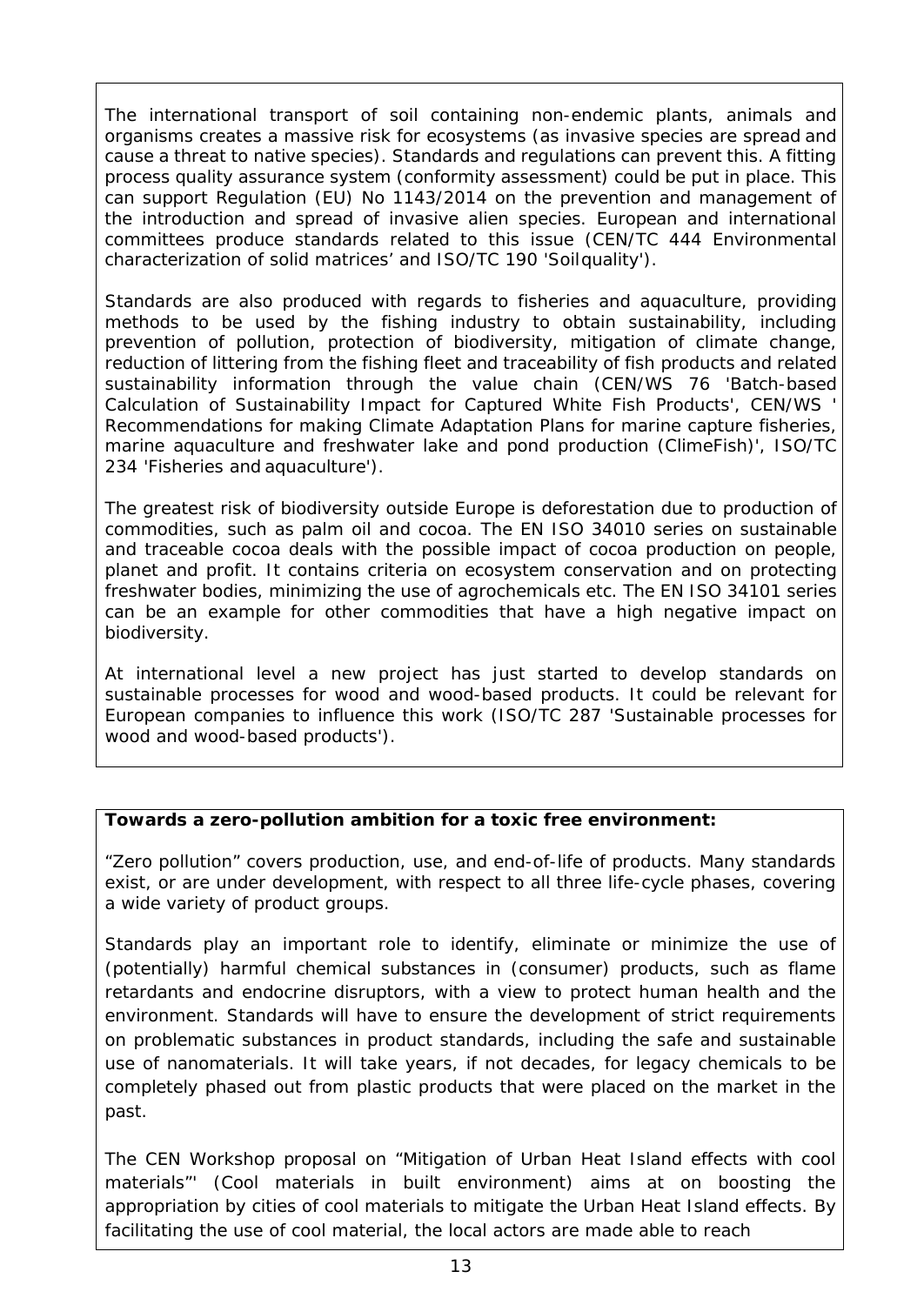their objectives in term of carbon emission while ensuring the comfort of their users.

International standards are crucial to accurately define measurement and detection methodologies that are needed to characterise physical properties and control possible contamination. In CEN and corresponding ISO TCs, measurement/quality standards for pollution of air, water and soil are developed and maintained (e.g., CEN/TC 230 'Water analysis', CEN/TC 264 'Air quality', CEN/TC 444 'Test methods for environmental characterization of solid matrices', ISO/TC 147 'Water quality', ISO/TC 146 'Air quality', CEN/TC 190 'Soil quality' etc.). To improve air quality, standards define measurement methods in the context of the Industrial Emissions Directive, e.g. for particulate matter pollution, especially PM10, PM2.5."

Standards also define measurements and limits for the toxic emissions caused by specific products for instance toys and plastics, secondary raw materials for instance fertilizing products and emissions from waste (e.g. CEN/TC 52 'Safety of toys', CEN/TC 223 'Soil improvers and growing media', TC 260 'Fertilizers and liming materials', CEN/TC 444 'Environmental characterization of solid matrices matrices', CEN/TC 455 'Plant Biostimulants').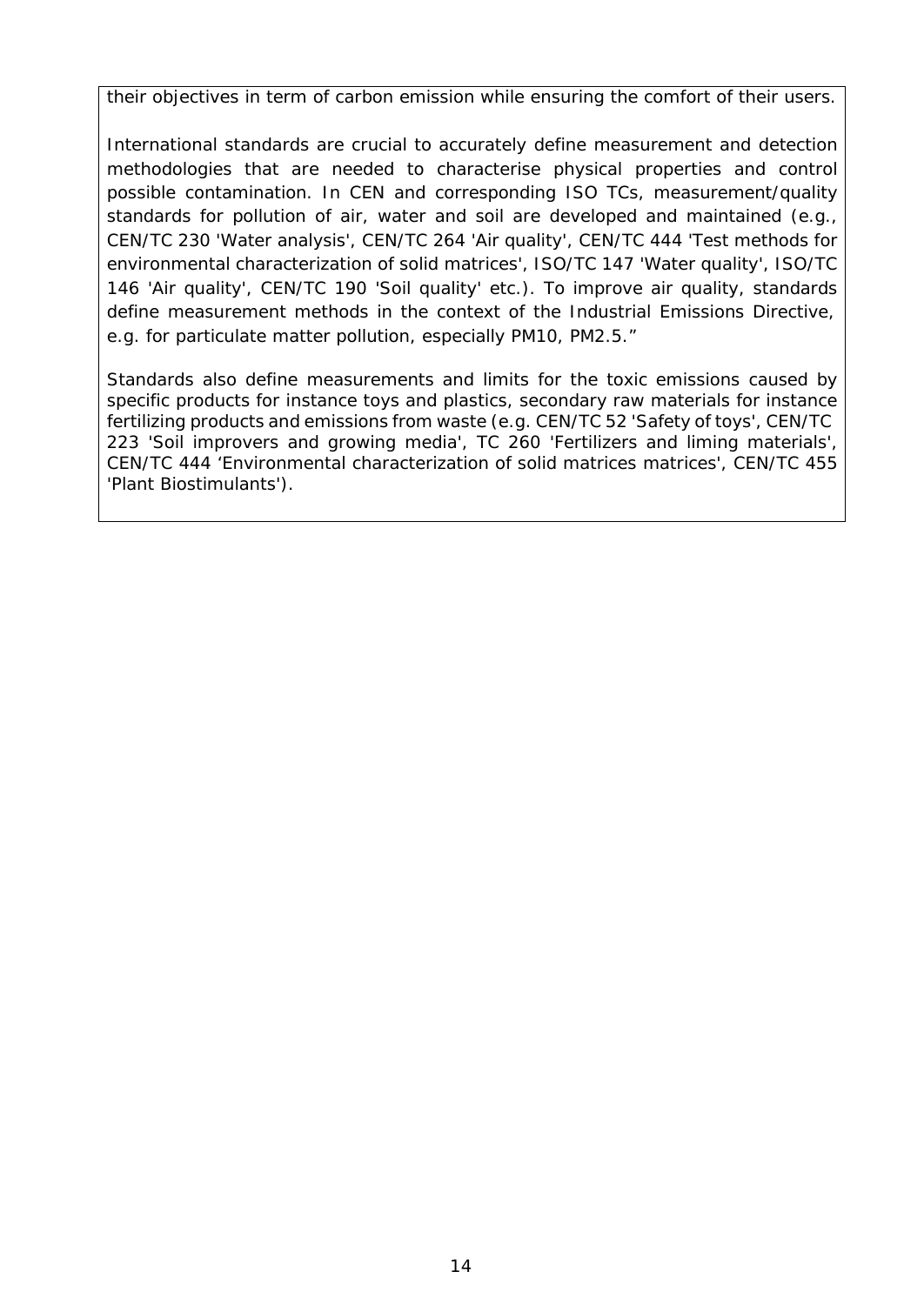# **ANNEX II**

# detailed mapping of technical work against green deal headings

| <b>GREEN DEAL ACTIONS</b>                                                                                                                                                                                                                                                                                                                                                                     | <b>TIMETABL</b> | <b>STANDARDISATION SUPPORT</b>                                                                                                                                                                                                                                                                                                                                                                                                                                                                                                                                                                                                                                                                                                                                                                                                                                                                                                                                                                                                                                                                                                                                                                                                                                                                                                                                       | <b>TECHNICAL WORK examples</b>                                                                                                                                                                                                                                                                                                                                                                                                                                                                                                                                                                                                                                                                                                                                                                                                                                                                      |
|-----------------------------------------------------------------------------------------------------------------------------------------------------------------------------------------------------------------------------------------------------------------------------------------------------------------------------------------------------------------------------------------------|-----------------|----------------------------------------------------------------------------------------------------------------------------------------------------------------------------------------------------------------------------------------------------------------------------------------------------------------------------------------------------------------------------------------------------------------------------------------------------------------------------------------------------------------------------------------------------------------------------------------------------------------------------------------------------------------------------------------------------------------------------------------------------------------------------------------------------------------------------------------------------------------------------------------------------------------------------------------------------------------------------------------------------------------------------------------------------------------------------------------------------------------------------------------------------------------------------------------------------------------------------------------------------------------------------------------------------------------------------------------------------------------------|-----------------------------------------------------------------------------------------------------------------------------------------------------------------------------------------------------------------------------------------------------------------------------------------------------------------------------------------------------------------------------------------------------------------------------------------------------------------------------------------------------------------------------------------------------------------------------------------------------------------------------------------------------------------------------------------------------------------------------------------------------------------------------------------------------------------------------------------------------------------------------------------------------|
|                                                                                                                                                                                                                                                                                                                                                                                               |                 | <b>CLIMATE AMBITION</b>                                                                                                                                                                                                                                                                                                                                                                                                                                                                                                                                                                                                                                                                                                                                                                                                                                                                                                                                                                                                                                                                                                                                                                                                                                                                                                                                              |                                                                                                                                                                                                                                                                                                                                                                                                                                                                                                                                                                                                                                                                                                                                                                                                                                                                                                     |
| Proposal on a European 'Climate Law'<br>enshrining the 2050 climate neutrality<br>objective                                                                                                                                                                                                                                                                                                   | March<br>2020   | Standards can help in the<br>enforcement of the new climate law and<br>implementation of the new adaptation<br>strategy:                                                                                                                                                                                                                                                                                                                                                                                                                                                                                                                                                                                                                                                                                                                                                                                                                                                                                                                                                                                                                                                                                                                                                                                                                                             | CEN/TC 12 (Materials, equipment and<br>$\bullet$<br>offshore structures for petroleum,<br>petrochemical and natural gas industries)<br>mirror committee of ISO/TC 67, ISO/TC 67<br>establishes an ad-hoc group on 'green                                                                                                                                                                                                                                                                                                                                                                                                                                                                                                                                                                                                                                                                            |
| Comprehensive plan to increase the<br>EU 2030 climate target to at least<br>50% and towards 55% in a<br>responsible way                                                                                                                                                                                                                                                                       | Summer<br>2020  | climate mitigation (Determination<br>of greenhouse gas (GHG)<br>emissions in energy-intensive<br>industries)<br>climate adaptation - revision of                                                                                                                                                                                                                                                                                                                                                                                                                                                                                                                                                                                                                                                                                                                                                                                                                                                                                                                                                                                                                                                                                                                                                                                                                     | manufacturing', which addresses low<br>carbon emission and circularity aspects.<br>The work of this ad-hoc group will also<br>have impact on CEN/TC 12                                                                                                                                                                                                                                                                                                                                                                                                                                                                                                                                                                                                                                                                                                                                              |
| Proposals for revisions of relevant<br>legislative measures to deliver on<br>the increased climate ambition.<br>following the review of Emissions<br>Trading System Directive; Effort<br>Sharing Regulation; Land use, land<br>use change and forestry Regulation;<br>Energy Efficiency Directive;<br>Renewable Energy Directive; CO2<br>emissions performance standards for<br>cars and vans | June 2021       | infrastructure-related standards.<br>Current priorities are the energy,<br>transport and construction sector;<br>European standards for adaptation<br>measures and standards on future<br>climatic information for the<br>construction sector.<br>EED and RED Directives<br>energy efficiency and transition:<br>Biofuels - feasibility of use of higher fuel<br>$\circ$<br>blends and their associated                                                                                                                                                                                                                                                                                                                                                                                                                                                                                                                                                                                                                                                                                                                                                                                                                                                                                                                                                              | CEN/TC 234 (Gas infrastructure) launches<br>$\bullet$<br>work on the assessment of methane<br>emission in gas infrastructure (onshore)<br>CEN/TC350<br>$\bullet$<br>Carbon footprint of buildings is part of the<br>environmental performance assessment as<br>defined in EN 15978, expressed as "Global<br>Warming Potential" -indicator.<br>Climate adaptation is part of the social<br>performance assessment as defined in EN<br>16309 for buildings and prEN 17472 for                                                                                                                                                                                                                                                                                                                                                                                                                         |
| Proposal for a revision of the Energy<br><b>Taxation Directive</b>                                                                                                                                                                                                                                                                                                                            | June 2021       | environmental benefits<br>Hydrogen - the uptake of hydrogen as a<br>$\circ$<br>more common source of energy (energy                                                                                                                                                                                                                                                                                                                                                                                                                                                                                                                                                                                                                                                                                                                                                                                                                                                                                                                                                                                                                                                                                                                                                                                                                                                  | Civil Engineering Works<br>EN 61010 (Safety requirements for<br>$\bullet$                                                                                                                                                                                                                                                                                                                                                                                                                                                                                                                                                                                                                                                                                                                                                                                                                           |
| Proposal for a carbon border<br>adjustment mechanism for<br>selected sectors                                                                                                                                                                                                                                                                                                                  | 2021            | carrier and/or storage medium, with<br>great potential for clean and transport<br>applications)<br>energy storage and batteries (see<br>also in industrial policy)                                                                                                                                                                                                                                                                                                                                                                                                                                                                                                                                                                                                                                                                                                                                                                                                                                                                                                                                                                                                                                                                                                                                                                                                   | electrical equipment) provides<br>requirements for transition to climate<br>friendly refrigerants.<br><b>EN ISO 25745</b> (series)-1/2/3 (Energy<br>$\bullet$<br>performance of lifts) with the objective to                                                                                                                                                                                                                                                                                                                                                                                                                                                                                                                                                                                                                                                                                        |
| New EU Strategy on Adaptation to<br>Climate Change                                                                                                                                                                                                                                                                                                                                            | 2020/202<br>1   | biomethane - recycling of wasteto<br>produce locally energy replacing<br>imported fossil energy<br>Measurement standards are expected<br>$\circ$<br>for battery performance and lifetime<br>requirements, contribution to the<br><b>Battery Alliance</b><br>SFEM activities related to energy<br>directives (see clean, affordable,<br>and secure energy)<br>CEN-CENELEC Sector Forum on Energy<br>$\circ$<br>Management and Energy Transition<br>(SFEM) is in charge of advising on and<br>coordinating the strategic matters<br>regarding energy management and<br>energy efficiency in standardization.<br>Relevant actions:<br>the standardization needs for the<br>energy transition and the financing<br>tools for the energy efficiency.<br>the report on energy management<br>in airports and a report on energy<br>storage and batteries. - - report on<br>Hydrogen in the energy systems<br>(updated 2019)<br>SFEM will start the development of<br>a standardization strategy<br>regarding the application of<br>Blockchain and DLT in the energy<br>sector.<br>screening of GD for identification of<br>how to support the implementation<br>Joint Group of Sector For a Energy<br>management WG Hydrogen, Gas<br>infrastructure and Gas utilization<br>aims at coordinating the provision<br>of<br>coherent H2 related standards for<br>the gas sector. | improve the energy efficiency for those<br>products. These standards also facilitate<br>inclusion of lifts in the implementation of<br>the Energy Performance for Building<br>Directive.<br>EN 16723-1 and EN 16723-2 for<br>biomethane for injection or use as fuel<br>Guidelines for Measuring and<br>$\bullet$<br>Managing CO2 Emission from Freight<br><b>Transport Operations</b><br>EN ISO 14090 series provide guidance<br>$\bullet$<br>and technical specification including for<br>climate adaptation planning and<br>vulnerability assessment.<br><b>EN 16258</b> provides a methodology for<br>calculation and declaration of energy<br>consumption and GHG emissions of<br>transport services (freight and passengers)<br>Coordination Group ACC (mandated<br>work): inclusion of CCA into standards for<br>infrastructures (energy, transport,<br>buildings) (CEN/TC 234, CEN/TC 282). |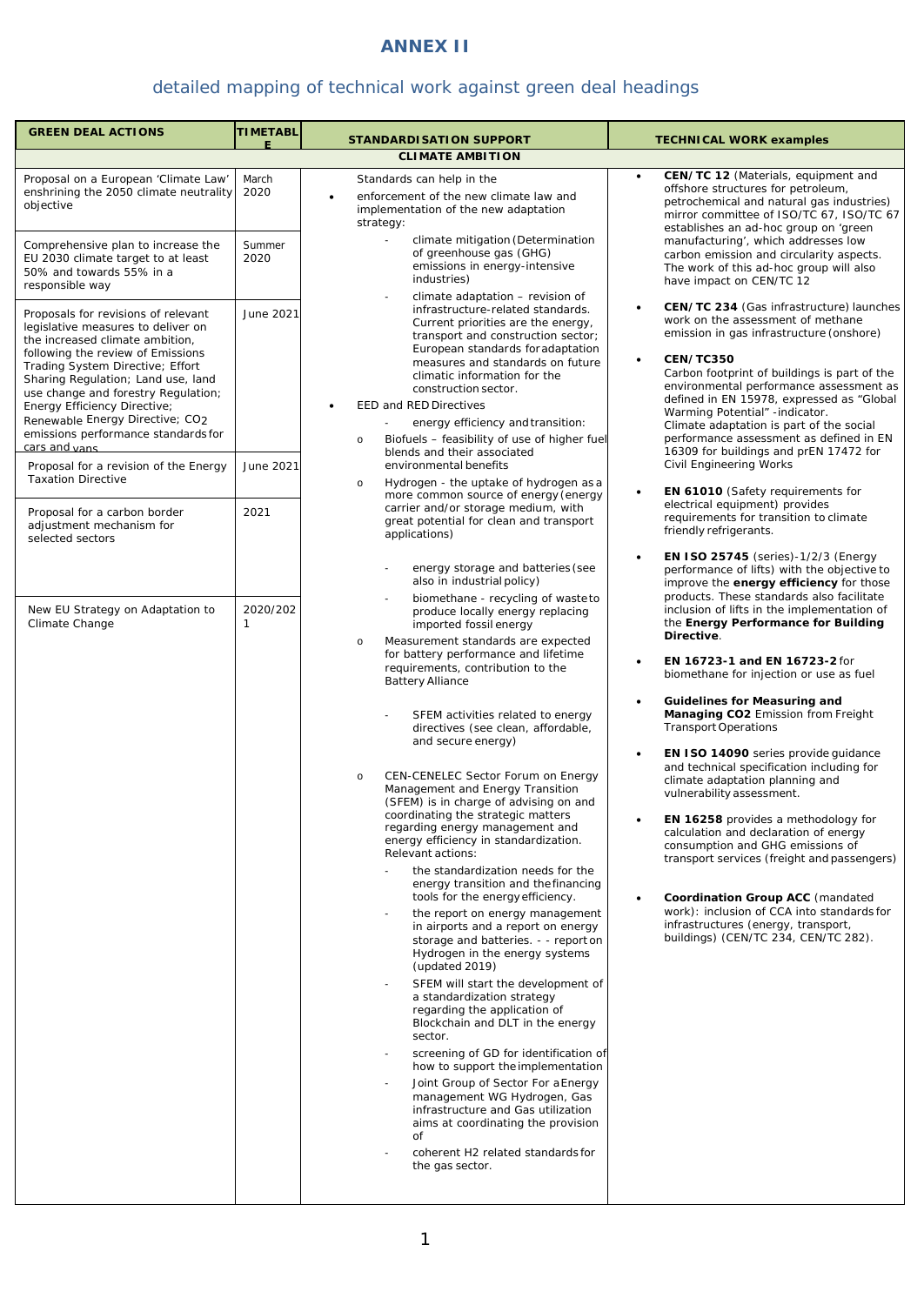#### **CLEAN, AFFORDABLE AND SECURE ENERGY**

| Assessment of the final National<br>Energy and Climate Plans                     | June 2020     | Smart grids,<br>Smart house,                                                                                                                                                                                                                                                                      |           | CEN/TC 12 (Standardization of the<br>materials, equipment and offshore                                                                                                                                                                                                                                                                                                                                                                                                                            |
|----------------------------------------------------------------------------------|---------------|---------------------------------------------------------------------------------------------------------------------------------------------------------------------------------------------------------------------------------------------------------------------------------------------------|-----------|---------------------------------------------------------------------------------------------------------------------------------------------------------------------------------------------------------------------------------------------------------------------------------------------------------------------------------------------------------------------------------------------------------------------------------------------------------------------------------------------------|
| 'Renovation wave' initiative for the<br>building sector                          | 2020          | Smart metering<br>https://www.cencenelec.eu/standards/Topics/Smartgr<br>id/Pages/default.aspx                                                                                                                                                                                                     |           | structures used in the drilling/pipelines)<br>has various standards addressing asset<br>integrity that support security of energy<br>supply and prevent loss of containment.                                                                                                                                                                                                                                                                                                                      |
| Evaluation and review of<br>the Trans-European<br>Network – Energy<br>Regulation | 2020          | Standards for Wind turbines and Solar photovoltaic<br>systems                                                                                                                                                                                                                                     |           | Effects of climate change and climate<br>adaptation / resilience are taken into<br>account in the maintenance of the<br>standards portfolio                                                                                                                                                                                                                                                                                                                                                       |
| Strategy for smart sector<br>integration                                         | 2020          | Buildings/Construction:<br>the coordination of the EPB (Energy                                                                                                                                                                                                                                    |           | <b>CEN TC 234 evaluates consequences of</b><br>H <sub>2</sub> in natural gas infrastructure (CEN/TR)<br>and starts revision of standards to enable                                                                                                                                                                                                                                                                                                                                                |
| Strategy on offshore wind                                                        | 2020          | Performance of Buildings) standardization<br>activities are carried by CEN/TC 371.                                                                                                                                                                                                                |           | use of hydrogen as a blend or in<br>converted infrastructure                                                                                                                                                                                                                                                                                                                                                                                                                                      |
|                                                                                  |               | Energy Management and Energy Transition:<br>Relevant actions:                                                                                                                                                                                                                                     | $\bullet$ | CEN/TC 237 (Gas meters)                                                                                                                                                                                                                                                                                                                                                                                                                                                                           |
|                                                                                  |               | standardization needs for the energy<br>transition and the financing tools for the<br>energy efficiency.<br>report on energy management in airports and                                                                                                                                           |           | prEN 81-44 (lifting appliances for wind<br>turbines). This standard helps inbuilding<br>safer and higher wind turbines for clean<br>energy production                                                                                                                                                                                                                                                                                                                                             |
|                                                                                  |               | a report on energy storage and batteries. - -<br>report on Hydrogen in the energy systems<br>(updated 2019)<br>start of the development of a standardization<br>strategy regarding the application of<br>Blockchain and DLT in the energy sector.<br>screening of GD for identification of how to |           | <b>EN 17038</b> standard series (1/2/3/4)<br>(Pumps - Methods of qualification and<br>verification) provides Energy Efficiency<br><b>Index</b> for rotodynamic pump units. Will<br>soon be harmonized under Regulation<br>547/2012 with regard to ecodesign<br>requirements for water pumps.                                                                                                                                                                                                      |
|                                                                                  |               | support its implementation                                                                                                                                                                                                                                                                        |           |                                                                                                                                                                                                                                                                                                                                                                                                                                                                                                   |
|                                                                                  |               | Wind turbines standards                                                                                                                                                                                                                                                                           |           | <b>EN 16798-1:2019</b> on how to assess the<br>energy performance of buildings                                                                                                                                                                                                                                                                                                                                                                                                                    |
|                                                                                  |               | Biogas production standards                                                                                                                                                                                                                                                                       |           | <b>CEN/TC 408 will take under Vienna</b><br>Agreement standards from ISO/TC 255 on<br>domestic and industrial methanisation of<br>wet biomass and gasification of dry<br>biomass.                                                                                                                                                                                                                                                                                                                 |
|                                                                                  |               |                                                                                                                                                                                                                                                                                                   |           | CLC/TC 82 'Solar photovoltaic energy<br>systems', CLC/TC 88 'Wind turbines' and<br>CEN/TC 312 'Thermal solar systems and<br>components'                                                                                                                                                                                                                                                                                                                                                           |
|                                                                                  |               |                                                                                                                                                                                                                                                                                                   |           | EN-1SO 52000-1:2019 on how to assess<br>the energy performance of buildings, EN-<br>ISO 52003:2017 on how to set national<br>requirements and EN 16798-1:2019 on<br>how to set the environmental input<br>parameters for the building.                                                                                                                                                                                                                                                            |
|                                                                                  |               |                                                                                                                                                                                                                                                                                                   |           | JTC 14: Energy management and energy<br>efficiency and energy in the framework of<br>energy transition is working of the<br>following standards:<br><b>EN 16247</b> revision (series)<br>$\circ$<br>1/2/3/4/5 "Energy Audit" for<br>building, processes,<br>transportation.<br><b>EN 16325 revision "Guarantee</b><br>$\circ$<br>of origin related to energy"<br>prEN 17463 "Valuation of<br>$\circ$<br>energy related investments)<br>prEN xxxxxx "Energy<br>$\circ$<br>Performance Contracting" |
|                                                                                  |               |                                                                                                                                                                                                                                                                                                   |           | development phase<br><b>CEN-CENELEC Sector Forum on Energy</b>                                                                                                                                                                                                                                                                                                                                                                                                                                    |
|                                                                                  |               |                                                                                                                                                                                                                                                                                                   |           | <b>Management and Energy Transition</b><br>(SFEM) is in charge of advising on and                                                                                                                                                                                                                                                                                                                                                                                                                 |
|                                                                                  |               | <b>INDUSTRIAL STRATEGY FOR A CLEAN AND CIRCULAR ECONOMY</b>                                                                                                                                                                                                                                       |           |                                                                                                                                                                                                                                                                                                                                                                                                                                                                                                   |
| EU Industrial strategy                                                           | March<br>2020 | Textile industry initiatives - initiative on<br>$\bullet$<br>plastics<br>Construction standards- 'Sustainability of<br>construction works' -standardized<br>approach for the delivery of environmental                                                                                            | $\bullet$ | EN ISO 17989-1:2015 (Tractors and<br>machinery for agriculture and forestry)<br>Enhance the sustainability in agriculture.<br>CEN/TC350                                                                                                                                                                                                                                                                                                                                                           |
|                                                                                  |               | information on construction products, the<br>assessment of the environmental, social                                                                                                                                                                                                              |           | EN 15804+A2                                                                                                                                                                                                                                                                                                                                                                                                                                                                                       |
|                                                                                  |               | and economic performance of buildings and                                                                                                                                                                                                                                                         |           | (Sustainability of construction works -<br>Environmental product declarations - Core                                                                                                                                                                                                                                                                                                                                                                                                              |
|                                                                                  |               | civil engineering works, and more generally<br>the sustainability performance of                                                                                                                                                                                                                  |           | rules for the product category of                                                                                                                                                                                                                                                                                                                                                                                                                                                                 |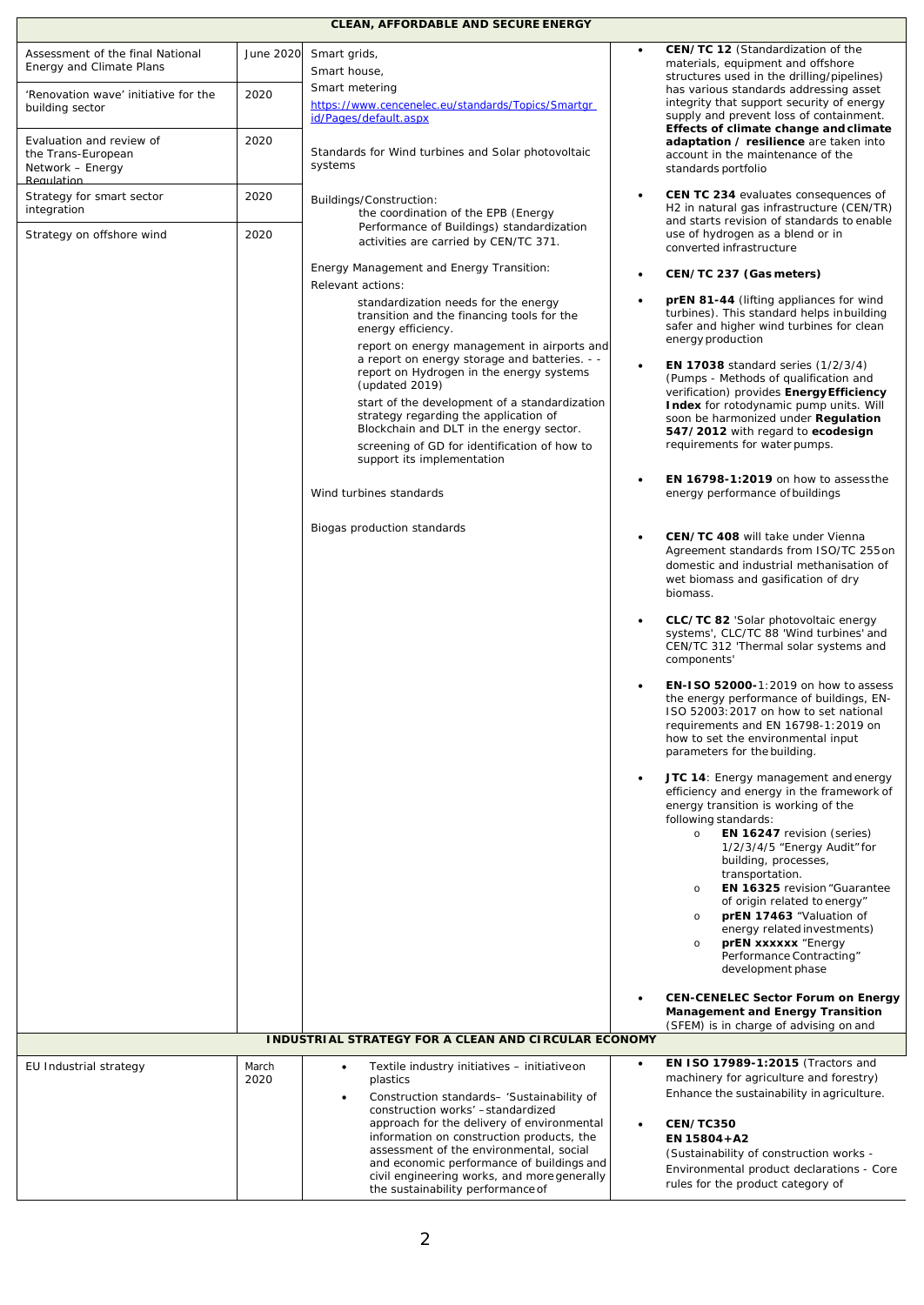| Circular Economy Action<br>Plan, including a<br>sustainable products<br>initiative and particular<br>focus on resource intense<br>sectors such as textiles,<br>construction, electronics<br>Initiatives to stimulate lead | March<br>2020<br>From | $\bullet$ | construction works.           | Recycling and design of electronics (WEEE<br>and Eco-design, material efficiency)<br>Plastics - plastics strategy under<br>development; standardization initiatives<br>related to microplastics in the | environment; standards on packaging and | $\bullet$ | construction products)<br>EN 15978<br>(Sustainability of construction works -<br>Assessment of environmental performance<br>of buildings - Calculation method)<br>CLC/TC 82 'Solar photovoltaic energy                                                                                                                                                                                                                                           |
|---------------------------------------------------------------------------------------------------------------------------------------------------------------------------------------------------------------------------|-----------------------|-----------|-------------------------------|--------------------------------------------------------------------------------------------------------------------------------------------------------------------------------------------------------|-----------------------------------------|-----------|--------------------------------------------------------------------------------------------------------------------------------------------------------------------------------------------------------------------------------------------------------------------------------------------------------------------------------------------------------------------------------------------------------------------------------------------------|
| markets for climate neutral<br>and circular products in<br>energy intensive industrial<br>sectors                                                                                                                         | 2020                  | ٠         | biodegradability              | Energy intensive industrial sectors<br>Standards for the definition, classification,                                                                                                                   |                                         |           | systems', CLC/TC 88 'Wind turbines' and<br>CEN/TC 312 'Thermal solar systems and<br>components'<br>EN 16309                                                                                                                                                                                                                                                                                                                                      |
| Proposal to support zero carbon steel-<br>making processes by 2030                                                                                                                                                        | 2020<br>October       |           | metals industry:              | testing, and technical delivery<br>requirements of the products of the<br>chemical, cement, lime and non-forrous                                                                                       |                                         |           | (Sustainability of construction works -<br>Assessment of social performance of<br>buildings - Calculation methodology)                                                                                                                                                                                                                                                                                                                           |
| Legislation on batteries in support of<br>the Strategic Action Plan on Batteries<br>and the circular economy<br>Propose legislative waste reforms                                                                         | 2020<br>From          |           |                               | Batteries Alliance - CEN-CENELEC<br>participation (see also in section Climate<br>ambition)- new mandate expected<br>Waste management (circulareconomy),                                               |                                         |           | EN 16627<br>(Sustainability of construction works -<br>Assessment of economic performance of<br>buildings - Calculation methods)                                                                                                                                                                                                                                                                                                                 |
|                                                                                                                                                                                                                           | 2020                  |           | $\circ$<br>$\circ$<br>$\circ$ | EE waste,<br>waste batteries<br>packaging and waste -<br>requirements for the reuse,<br>recoverability, recyclability;<br>biodegradability and efficient<br>design                                     |                                         |           | prEN 17472<br>(Sustainability of construction works -<br>Sustainability assessment of civil<br>engineering works - Calculation methods)                                                                                                                                                                                                                                                                                                          |
|                                                                                                                                                                                                                           |                       |           | $\circ$                       | digestate from biogas production<br>used as fertilizer                                                                                                                                                 |                                         | $\bullet$ | <b>CEN/TC 12</b> (Materials, equipment and<br>offshore structures for petroleum,<br>petrochemical and natural gasindustries)<br>see above.                                                                                                                                                                                                                                                                                                       |
|                                                                                                                                                                                                                           |                       |           |                               |                                                                                                                                                                                                        |                                         |           | Regulation 2019/1009 (Fertilizing<br>products) Is part of the Circular Economy<br>package and will therefore facilitate<br>the green-deal by implementing<br><b>harmonized standards</b> for the recovery<br>of organic products and the development of<br>bio stimulants to make the food chain more<br>economical in Phyto and mineralfertilizers<br>-> CEN/TC 455 Plant Bio stimulants                                                        |
|                                                                                                                                                                                                                           |                       |           |                               |                                                                                                                                                                                                        |                                         |           | <b>CEN/TC 248</b> (Standardization of the<br>following aspects of textiles, textile<br>products and textile components of<br>products) Recently launched a ballot for the<br>creation of two related to Microplastics<br>from textile sources: New work I tem<br>Proposal (NWIP) for Textiles and<br>textile products - Microplastics from<br>textile sources.                                                                                   |
|                                                                                                                                                                                                                           |                       |           |                               |                                                                                                                                                                                                        |                                         |           | <b>CEN/TC 249 'Plastics' deals with plastics</b><br>and microplastic recycling<br>CEN TC/366 'End of Life Tyres'                                                                                                                                                                                                                                                                                                                                 |
|                                                                                                                                                                                                                           |                       |           |                               |                                                                                                                                                                                                        |                                         |           | Standardization of the materials produced<br>from end-of-life tyre treatment.<br>future ISO 14009 "Environmental<br>management systems - Guidelines for<br>incorporating material circulation in design<br>and development"- will define the criteria<br>for "strengthening" an EMS ISO 14001 with<br>a view to eco-design oriented towards the<br>circular economy and integrating the<br>existing framework set by the different<br>standards. |
|                                                                                                                                                                                                                           |                       |           |                               |                                                                                                                                                                                                        |                                         |           | <b>CEN TC 465 'Smart and Sustainable Cities</b><br>and Communities'<br>Life Cycle Assessment (LCA) - related<br>standards such as EN 50693:2019 -<br>'Product category rules for life cycle<br>assessments of electronic and electrical<br>products and systems'                                                                                                                                                                                 |
|                                                                                                                                                                                                                           |                       |           |                               |                                                                                                                                                                                                        |                                         |           |                                                                                                                                                                                                                                                                                                                                                                                                                                                  |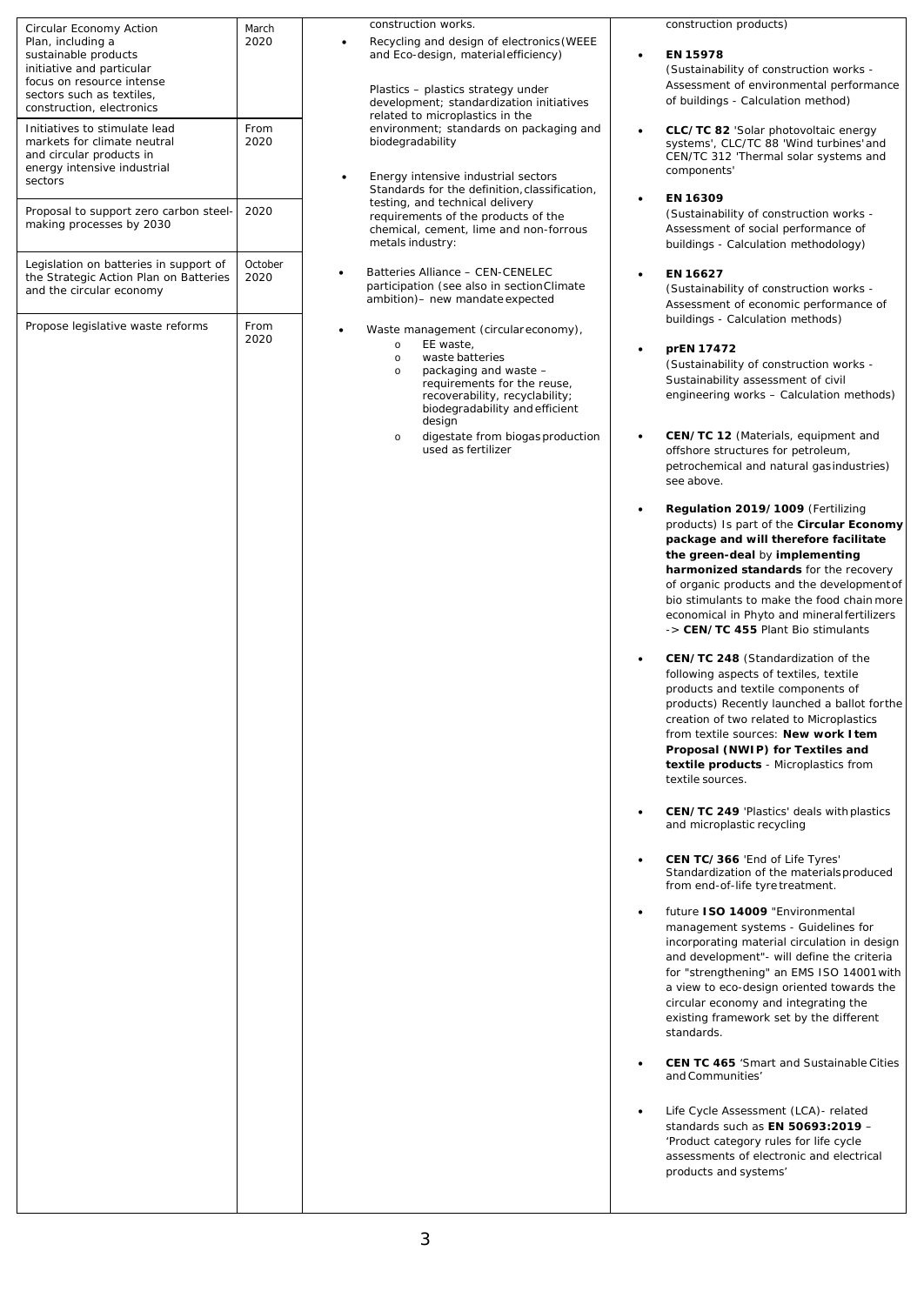| SUSTAINABLE AND SMART MOBILITY                                                                                                                       |               |                                                                                                                                                                                                                        |                                                                                                                                                                                                                                                                                                                                                                                                                                                                                                                                                                 |  |  |  |  |
|------------------------------------------------------------------------------------------------------------------------------------------------------|---------------|------------------------------------------------------------------------------------------------------------------------------------------------------------------------------------------------------------------------|-----------------------------------------------------------------------------------------------------------------------------------------------------------------------------------------------------------------------------------------------------------------------------------------------------------------------------------------------------------------------------------------------------------------------------------------------------------------------------------------------------------------------------------------------------------------|--|--|--|--|
| Strategy for sustainable and smart<br>mobility                                                                                                       | 2020          | Transport sector (see also smart mobility)<br>Standardization in the field of electric<br>vehicles. The need for clean energy and the<br>support provided by smart grids and<br>infrastructures to recharge batteries, | CEN/TC 278 (Intelligent transport<br>$\bullet$<br>systems (ITS)) Identifies the optimal<br>use of road, traffic and travel data as a<br>priority area. To achieve the EC's<br>ambition in this area.                                                                                                                                                                                                                                                                                                                                                            |  |  |  |  |
| Funding call to support the<br>deployment of public recharging and<br>refuelling points as part of alternative<br>fuel infrastructure                | From<br>2020  | Standards for Intelligent Transport<br>$\bullet$<br>Systems,                                                                                                                                                           | CEN/TC 268 (hydrogen for vehicles)<br>$\bullet$<br>Enhances preparation of standards for<br>hydrogen refueling points.                                                                                                                                                                                                                                                                                                                                                                                                                                          |  |  |  |  |
| Assessment of legislative options to<br>boost the production and supply of<br>sustainable alternative fuels for the<br>different transport modes     | From<br>2020  | Alternative fuels - see above<br>European Standards support the creation and<br>expansion of the European market for biofuels also<br>used in transportation                                                           | CEN/TC 256 (Standardization of<br>$\bullet$<br>applications in the field of railways)<br>and CLC/TC 9X (Standardization of<br>electrical and electronic systems,                                                                                                                                                                                                                                                                                                                                                                                                |  |  |  |  |
| Revised proposal for a Directive on<br>Combined Transport                                                                                            | 2021          | Sector Forum Gas infrastructure (WG 'Multi-<br>fuelling stations) identifies<br>needs/possibilities for alignment of<br>requirements and terminology for multi-                                                        | equipment and associated software)<br>produced a considerable set of<br>standards enhancing interoperability<br>which is a fundamental step to reach a                                                                                                                                                                                                                                                                                                                                                                                                          |  |  |  |  |
| Review of the Alternative Fuels<br>Infrastructure Directive and the Trans<br>European Network - Transport<br>Regulation                              | 2021          | fuelling station, with the involvement of TCs<br>from different mobility sectors.                                                                                                                                      | greater shift towards rail.<br>In support of Directive 2014/94/EU (on the<br>deployment of alternative fuels infrastructure):                                                                                                                                                                                                                                                                                                                                                                                                                                   |  |  |  |  |
| Initiatives to increase and better<br>manage the capacity of railways and<br>inland waterways                                                        | From<br>2021  |                                                                                                                                                                                                                        | CEN/TC 326 (Natural gas for vehicles),<br>$\bullet$<br>CEN/TC 286 (LPG) and the eMCG<br>(gathering CEN/TC 301 and CLC/TC 69X)<br>working on Electric Vehicles standards)<br>have produced major standards in the                                                                                                                                                                                                                                                                                                                                                |  |  |  |  |
| Proposal for more<br>stringent air pollutant<br>emissions standards for<br>combustion-engine                                                         | 2021          |                                                                                                                                                                                                                        | framework of Directive 2014/94/EU.<br>CEN/TC 286 (LPG) and the eMCG<br>$\bullet$<br>(gathering CEN/TC 301 and CLC/TC 69X)<br>working on Electric Vehiclesstandards)                                                                                                                                                                                                                                                                                                                                                                                             |  |  |  |  |
| vehicles                                                                                                                                             |               |                                                                                                                                                                                                                        | In the fuels sector, specifications for alternative<br>fuels are developed by several TCs: CEN/TC 19<br>'Gaseous and liquid fuels, lubricants and related<br>products of petroleum, synthetic and biological<br>origin.' CEN/TC 383 - 'Sustainably produced<br>biomass for energy applications', CEN/TC 408 -                                                                                                                                                                                                                                                   |  |  |  |  |
|                                                                                                                                                      |               |                                                                                                                                                                                                                        | Natural gas and biomethane for use in transport<br>and biomethane for injection in the natural gas grid,<br>CEN/TC 441 fuel labelling                                                                                                                                                                                                                                                                                                                                                                                                                           |  |  |  |  |
| GREENING THE COMMON AGRICULTURAL POLICY / 'FARM TO FORK' STRATEGY                                                                                    |               |                                                                                                                                                                                                                        |                                                                                                                                                                                                                                                                                                                                                                                                                                                                                                                                                                 |  |  |  |  |
| Examination of the draft national<br>strategic plans, with reference to the<br>ambitions of the European Green<br>Deal and the Farm to Fork Strategy | 2020-<br>2021 | European standardization work in<br>$\bullet$<br>agriculture focus primarily on test methods<br>for food and animal feed products<br>Fertilizers - standards for the recovery of<br>$\bullet$                          | CEN/TC 260 'Fertilizers and liming<br>$\bullet$<br>material'<br>CEN/TC 455 The verification of product                                                                                                                                                                                                                                                                                                                                                                                                                                                          |  |  |  |  |
| 'Farm to Fork' Strategy                                                                                                                              | Spring        | organic products will implement harmonized<br>standards for the recovery of organic                                                                                                                                    | claims for plant biostimulants<br>CEN/TC 223 - Soil improvers and<br>$\bullet$                                                                                                                                                                                                                                                                                                                                                                                                                                                                                  |  |  |  |  |
| Measures, including legislative, to<br>significantly reduce the use and risk                                                                         | 2020<br>2021  | products<br>Water conservation - protecting water<br>$\bullet$<br>resources from potential harmful impacts of                                                                                                          | growing media                                                                                                                                                                                                                                                                                                                                                                                                                                                                                                                                                   |  |  |  |  |
| of chemical pesticides, as well as the<br>use of fertilizers and antibiotics                                                                         |               | agriculture - analytical methods for water<br>quality                                                                                                                                                                  | <b>CEN/TC 415 Sustainable and Traceable</b><br>$\bullet$<br>Cocoa                                                                                                                                                                                                                                                                                                                                                                                                                                                                                               |  |  |  |  |
|                                                                                                                                                      |               |                                                                                                                                                                                                                        | <b>CWA 'Batch-based Calculation of</b><br>$\bullet$<br><b>Sustainability Impact for Captured</b><br><b>White Fishproducts'</b>                                                                                                                                                                                                                                                                                                                                                                                                                                  |  |  |  |  |
| PRESERVING AND PROTECTING BIODIVERSITY                                                                                                               |               |                                                                                                                                                                                                                        |                                                                                                                                                                                                                                                                                                                                                                                                                                                                                                                                                                 |  |  |  |  |
| EU Biodiversity Strategy for 2030                                                                                                                    | March<br>2020 | biodiversity<br>$\bullet$<br>Mapping of the standards that support the biodiversity<br>strategy and green infrastructure is ongoing                                                                                    | CEN/TC 12 (see above) has also<br>$\bullet$<br>adopted all ISO standards as well in the<br>field of Arctic operations (EN ISO 3510X<br>series). These will help ensure that<br>operations in the Arctic are safe for<br>both humans and the environment,<br>supporting the EU Arctic policy that<br>focuses on international cooperation<br>and sustainable development. Especially<br>EN ISO 35103, Arctic operations<br>- Environmental monitoring and (future)<br>EN ISO 35104, Arctic operations<br>- Ice management are directly linked to<br>biodiversity |  |  |  |  |
| Measures to address the main drivers<br>of biodiversity loss                                                                                         | From<br>2021  |                                                                                                                                                                                                                        | CEN/TC 144 provides standards for<br>$\bullet$<br>reliable and safer gardening tools, i.e:<br>EN 13683 Garden equipment -<br>$\circ$<br>Integrally powered<br>shredders/chippersand and<br>EN 13684 Garden equipment -<br>$\circ$<br>Pedestrian controlled lawn<br>aerators.                                                                                                                                                                                                                                                                                    |  |  |  |  |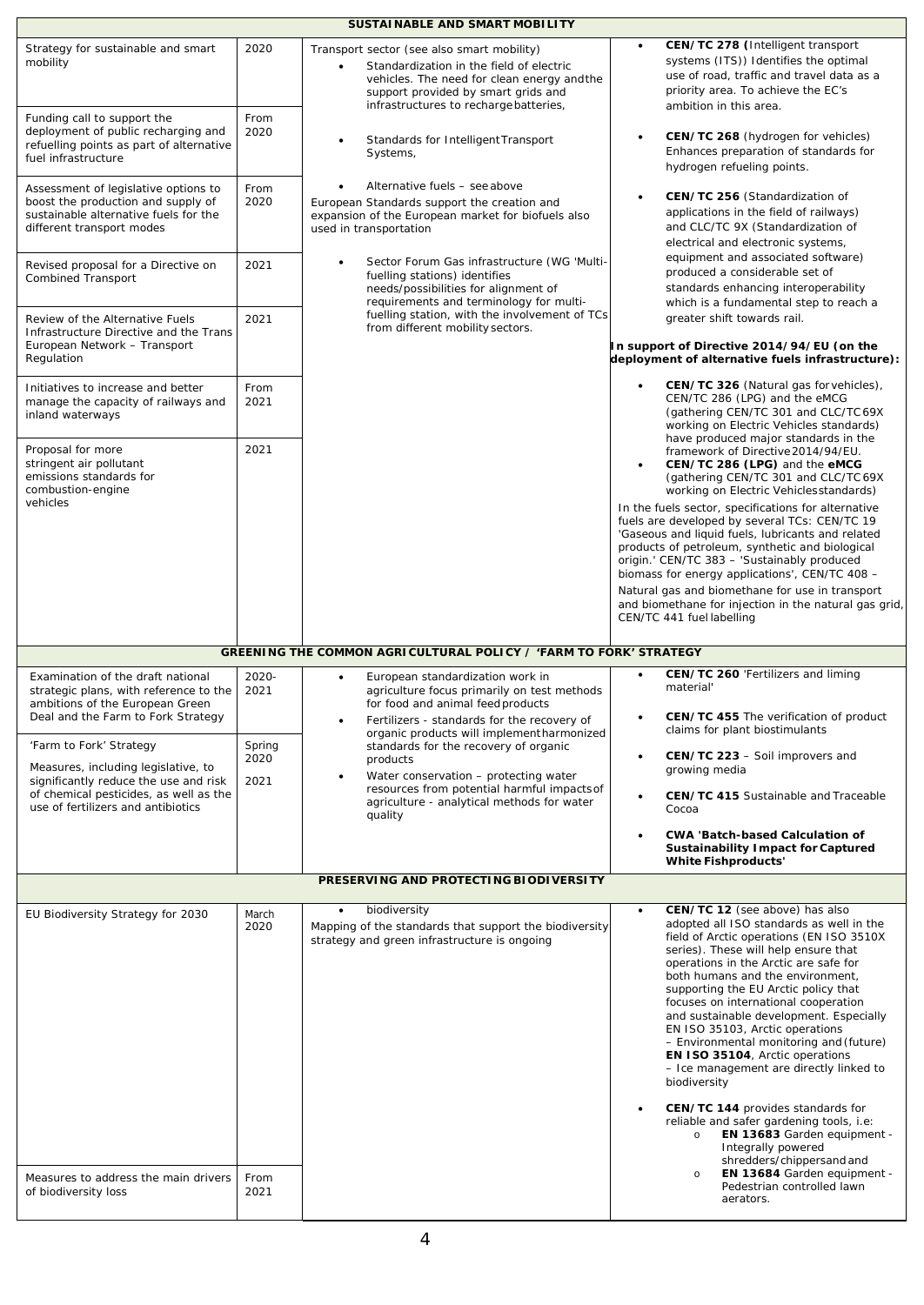| New EU Forest Strategy                                                                                                                            | 2020            |                                                                                                              | $\bullet$<br>EN 13406 (Agricultural machinery - Slurry<br>tankers and spreading devices -                                        |  |  |  |
|---------------------------------------------------------------------------------------------------------------------------------------------------|-----------------|--------------------------------------------------------------------------------------------------------------|----------------------------------------------------------------------------------------------------------------------------------|--|--|--|
|                                                                                                                                                   |                 |                                                                                                              | Environmental protection) - Provides<br>requirements and test methods for the<br>spreading precision.                            |  |  |  |
| Measures to support deforestation-<br>free value chains                                                                                           | From<br>2020    |                                                                                                              | On the same topic:                                                                                                               |  |  |  |
|                                                                                                                                                   |                 |                                                                                                              | $\bullet$<br>EN ISO 16119 series Environmental<br>requirements for sprayers                                                      |  |  |  |
|                                                                                                                                                   |                 |                                                                                                              | ٠<br>EN ISO 19932-1 Equipment for crop<br>protection - Knapsack sprayers - Part 1:<br>Safety and environmental requirements      |  |  |  |
|                                                                                                                                                   |                 | TOWARDS A ZERO-POLLUTION AMBITION FOR A TOXIC FREE ENVIRONMENT                                               |                                                                                                                                  |  |  |  |
| Chemicals strategy for sustainability                                                                                                             | Summer          | CEN/TC 462 'Regulated chemicals in<br>$\bullet$                                                              |                                                                                                                                  |  |  |  |
|                                                                                                                                                   | 2020            | products',<br>Starting on 2020-02-25,                                                                        |                                                                                                                                  |  |  |  |
| Zero pollution action plan for water,<br>air and soil                                                                                             | 2021            | CEN Guide 16 Guide for addressing<br>$\bullet$<br>chemicals in standards for consumer-<br>relevant products' |                                                                                                                                  |  |  |  |
| Revision of measures to address<br>pollution from large industrial<br>installations                                                               | 2021            | Standards for water, air and soil                                                                            |                                                                                                                                  |  |  |  |
|                                                                                                                                                   |                 | MAINSTREAMING SUSTAINABILITY IN ALL EU POLICIES                                                              |                                                                                                                                  |  |  |  |
| Proposal for a Just Transition<br>Mechanism, including a Just                                                                                     | January<br>2020 | Sustainable finance-related<br>$\bullet$<br>standardization initiatives (mainly                              |                                                                                                                                  |  |  |  |
| Transition Fund, and a<br>Sustainable Europe Investment                                                                                           |                 | ISO standards)<br>Reporting on sustainability and<br>$\bullet$                                               |                                                                                                                                  |  |  |  |
| Plan                                                                                                                                              |                 | energy<br>Promotion of innovation                                                                            |                                                                                                                                  |  |  |  |
|                                                                                                                                                   |                 |                                                                                                              |                                                                                                                                  |  |  |  |
| Renewed sustainable finance strategy                                                                                                              | Autumn<br>2020  |                                                                                                              |                                                                                                                                  |  |  |  |
| Review of the Non-Financial Reporting<br>Directive                                                                                                | 2020            |                                                                                                              |                                                                                                                                  |  |  |  |
| Initiatives to screen and benchmark<br>green budgeting practices of the<br>Member States and of the EU                                            | From<br>2020    |                                                                                                              |                                                                                                                                  |  |  |  |
| Review of the relevant State aid<br>guidelines, including the<br>environment and energy State aid<br>guidelines                                   | 2021            |                                                                                                              |                                                                                                                                  |  |  |  |
| Align all new Commission initiatives in<br>line with the objectives of the Green<br>Deal and promote innovation                                   | From<br>2020    |                                                                                                              |                                                                                                                                  |  |  |  |
| Stakeholders to identify and remedy<br>incoherent legislation that reduces the<br>effectiveness in delivering the<br>European Green Deal          | From<br>2020    |                                                                                                              |                                                                                                                                  |  |  |  |
| THE EU AS A GLOBAL LEADER                                                                                                                         |                 |                                                                                                              |                                                                                                                                  |  |  |  |
| EU to continue to lead the<br>international climate and biodiversity<br>negotiations, further strengthening<br>the international policy framework | From<br>2019    | ENs become international<br>$\bullet$<br>standards, strong international<br>cooperation                      |                                                                                                                                  |  |  |  |
| Strengthen the EU's Green<br>Deal Diplomacy in cooperation<br>with Member States                                                                  | From<br>2020    |                                                                                                              |                                                                                                                                  |  |  |  |
| Bilateral efforts to induce partners to<br>act and to ensure comparability of<br>action and policies                                              | From<br>2020    |                                                                                                              |                                                                                                                                  |  |  |  |
| Green Agenda for the Western<br><b>Balkans</b>                                                                                                    | From<br>2020    |                                                                                                              |                                                                                                                                  |  |  |  |
| <b>WORKING TOGETHER - A EUROPEAN CLIMATE PACT</b>                                                                                                 |                 |                                                                                                              |                                                                                                                                  |  |  |  |
| Launch of the European Climate Pact                                                                                                               | March<br>2020   | The Strategic Advisory Bodyon<br>$\bullet$<br>Environment (SABE) and the                                     | Infrastructure standards are under revision<br>in the sectors impacted by climate change<br>(energy, transport, construction and |  |  |  |